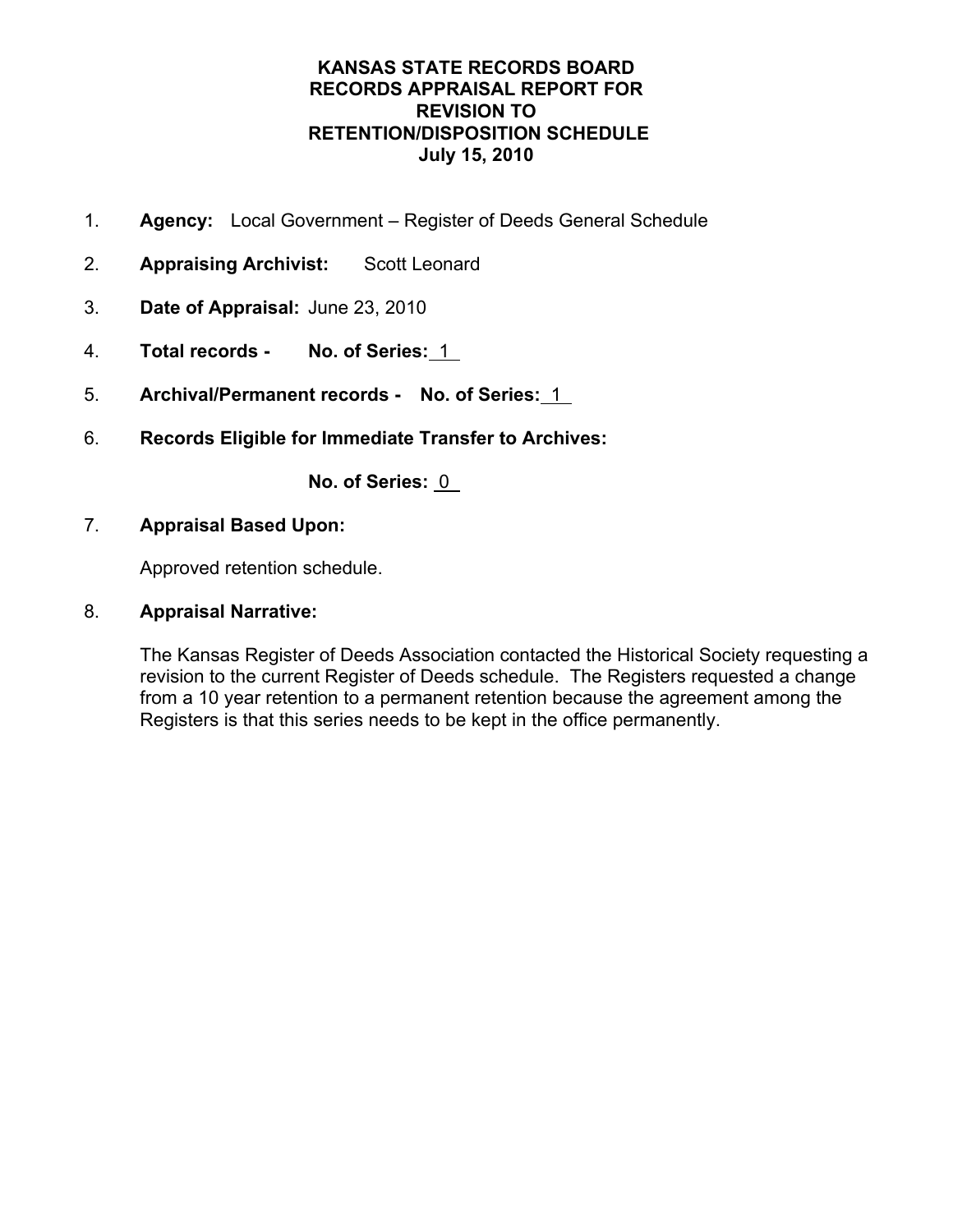**000-113 Local Government Records Register of Deeds**

#### **Reception/Receiving Record Books** (Series 0020-113)

Record of all instruments filed with the register of deeds showing date and time of reception, names of grantor and grantee, kind of instrument, to whom and how delivered and fees received. **Entry Status:** Ready for SRB **Retention Period:** Permanent **Disposition:** Permanent **Restrictions:** None **Comments:** Also called Notebooks. **Record Copy:** Unknown **Remarks:** 6/23/2010--Revised retention from 10 fiscal years to Permanent.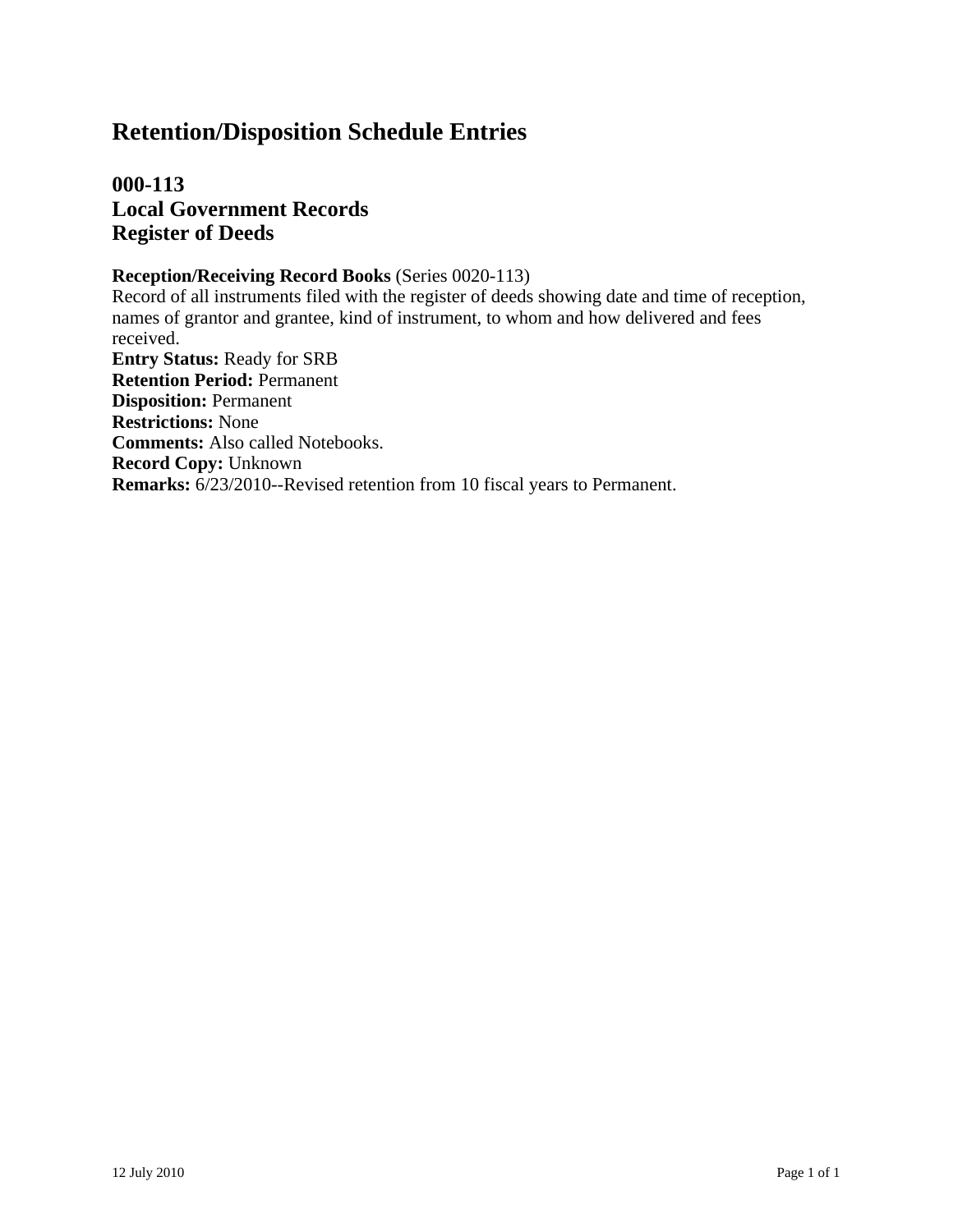- 1. **Agency:** Kansas Department of Commerce
- 2. **Records Officer:** John Bowes **Phone:** 296-2122
- 3. **Appraising Archivists:** Scott Leonard
- 4. **Date of Appraisal:** July 9, 2010
- 5. **Total records No. of Series:** 6
- 6. **Archival/Permanent records No. of Series:** 2
- 7. **Records Eligible for Immediate Transfer to Archives:**

**No. of Series:** 0

# 8. **Appraisal Based Upon:**

Approved retention schedule.

# 9. **Appraisal Narrative:**

The Department of Commerce requested a revision of the Agency's current Retention & Disposition Schedule. All of these series are new series: Workforce Development Division – one; Rural Development Division (formerly Community Development Division) – two; and Legal Services – three.

The Obsolete series come from a clean up of the Agency's schedule.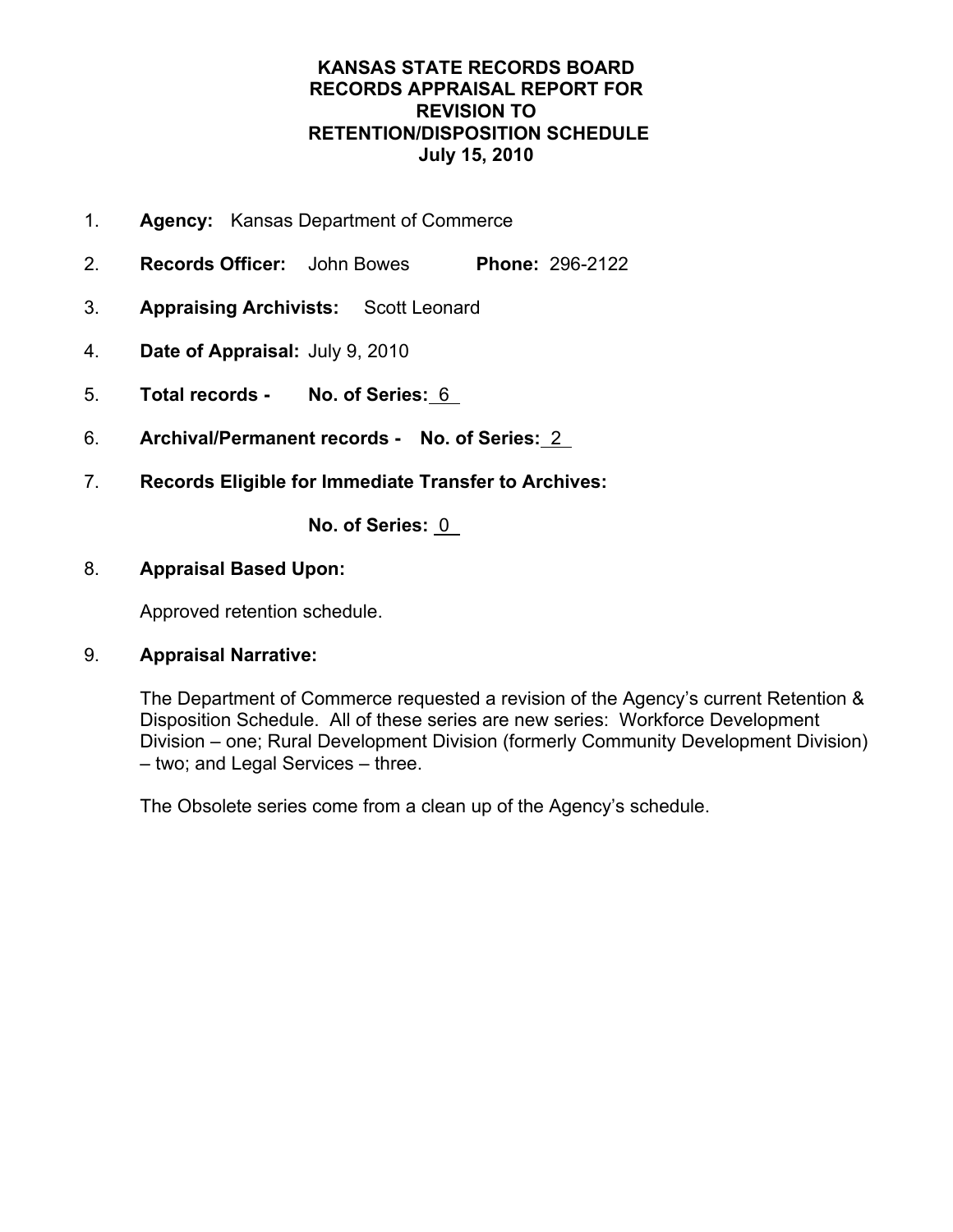# **300-002 Department of Commerce Workforce Development Division**

**Trade Adjustment Assistance (TAA) and Alternative Trade Adjustment Assistance (ATAA) Services and Benefits** (Series Unknown) Application forms and supporting documents relating to TAA, TRA & ATAA Federal Programs. **Entry Status:** Ready for SRB **Retention Period:** See Comments **Disposition:** Destroy **Restrictions:** None **Comments:** Retain in office 2 federal fiscal years, transfer to the records center for 4 federal fiscal years, then destroy. **Record Copy:** Paper **Remarks:** 7/9/2010--New series.

# **300-004 Department of Commerce Rural Development Division**

### **American Recovery and Reinvestment Act (ARRA) Community Development Block Grant Fiscal Files** (Series Unknown) Vouchers, receipts, financial worksheets, etc. relating to financial reporting by recipients of community development block grants as required by federal regulations. **Entry Status:** Ready for SRB **Retention Period:** See Comments **Disposition:** Destroy **Restrictions:** 24 CFR Subtitle A part 85 (85.42) **Comments:** Retain 3 years after community development block grant year has closed, then destroy. **Record Copy:** Unknown **Remarks:** 7/9/2010--New series.

#### **American Recovery and Reinvestment Act (ARRA) Grant Files - Kansas Small Cities Community Development Block Grant** (Series Unknown)

Variety of documents dealing with applications for federally funded planning, community improvement projects, and economic development grants and the implementation of those awarded. **Entry Status:** Ready for SRB **Retention Period:** See Comments **Disposition:** Archives

**Restrictions:** None

**Comments:** Retain 5 years after the end of the grant period, then transfer to the archives for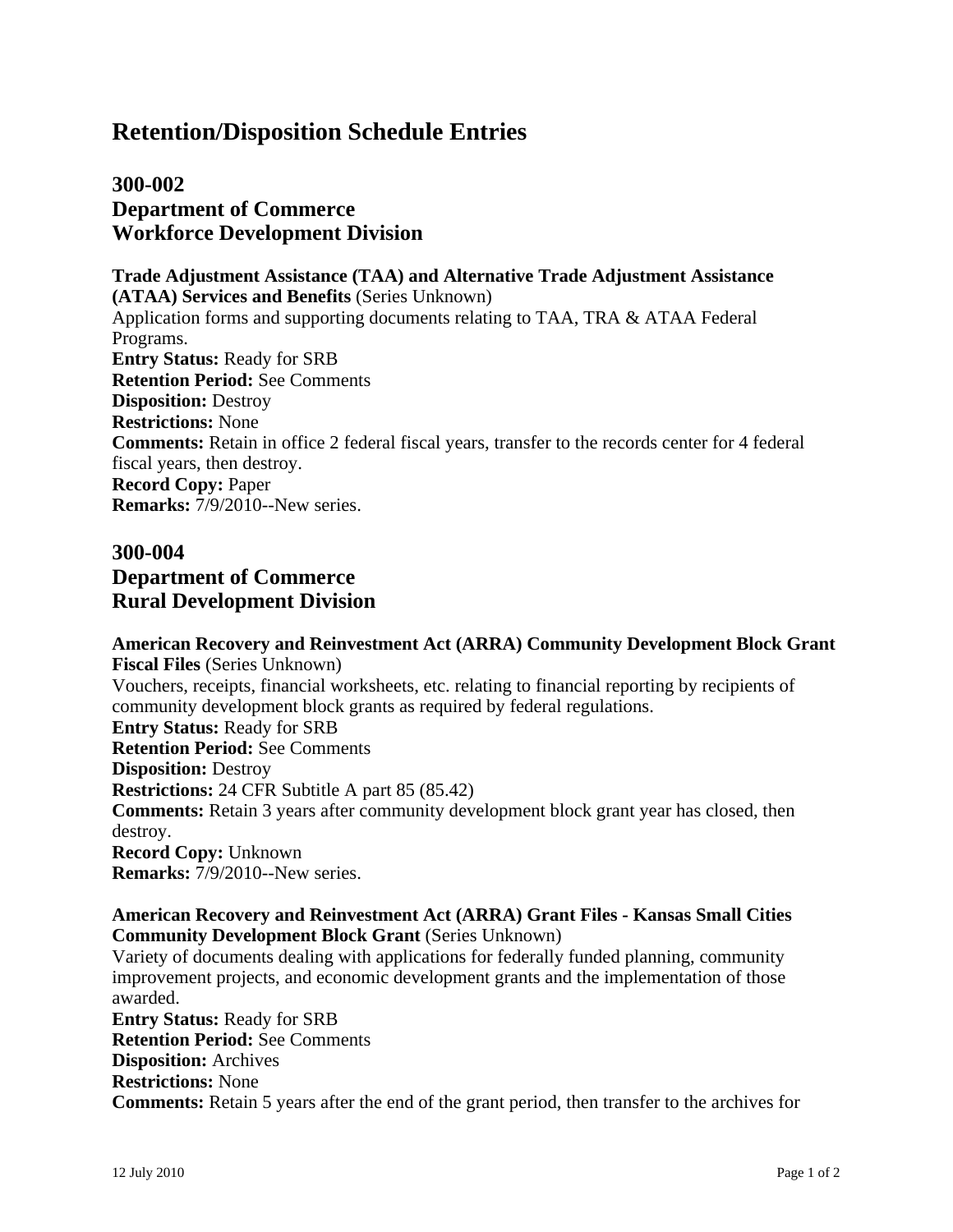purging. **Record Copy:** Paper **Remarks:** 7/9/2010--New series.

# **300-007 Department of Commerce Legal Services**

#### **Minutes - Kansas Athletic Commission** (Series Unknown)

Proceedings of regular or special meetings of committees, commissions, and other standing or ad hoc organizations. **Entry Status:** Ready for SRB **Retention Period:** See Comments **Disposition:** Archives **Restrictions:** None **Comments:** Retain until no longer useful, then transfer to the State Archives. **Record Copy:** Paper **Remarks:** 7/9/2010--New series.

#### **Receipts Record - Kansas Athletic Commission-Cash and Checks** (Series Unknown)

Records of cash and checks received by the agency: receipt slips, receipt books, receipt ledgers, etc.

**Entry Status:** Ready for SRB **Retention Period:** See Comments **Disposition:** Destroy **Restrictions:** None **Comments:** Retain until no longer useful, then destroy. **Record Copy:** Unknown **Remarks:** 7/9/2010--New series.

#### **Subject Files - Kansas Athletic Commission** (Series Unknown)

Wide variety of documents relating to the Kansas Athletic Commission. Includes result sheets, ticket stubs and event videos. **Entry Status:** Ready for SRB **Retention Period:** See Comments **Disposition:** Destroy **Restrictions:** None **Comments:** Retain until no longer useful, then destroy. **Record Copy:** Unknown **Remarks:** 7/9/2010--New series.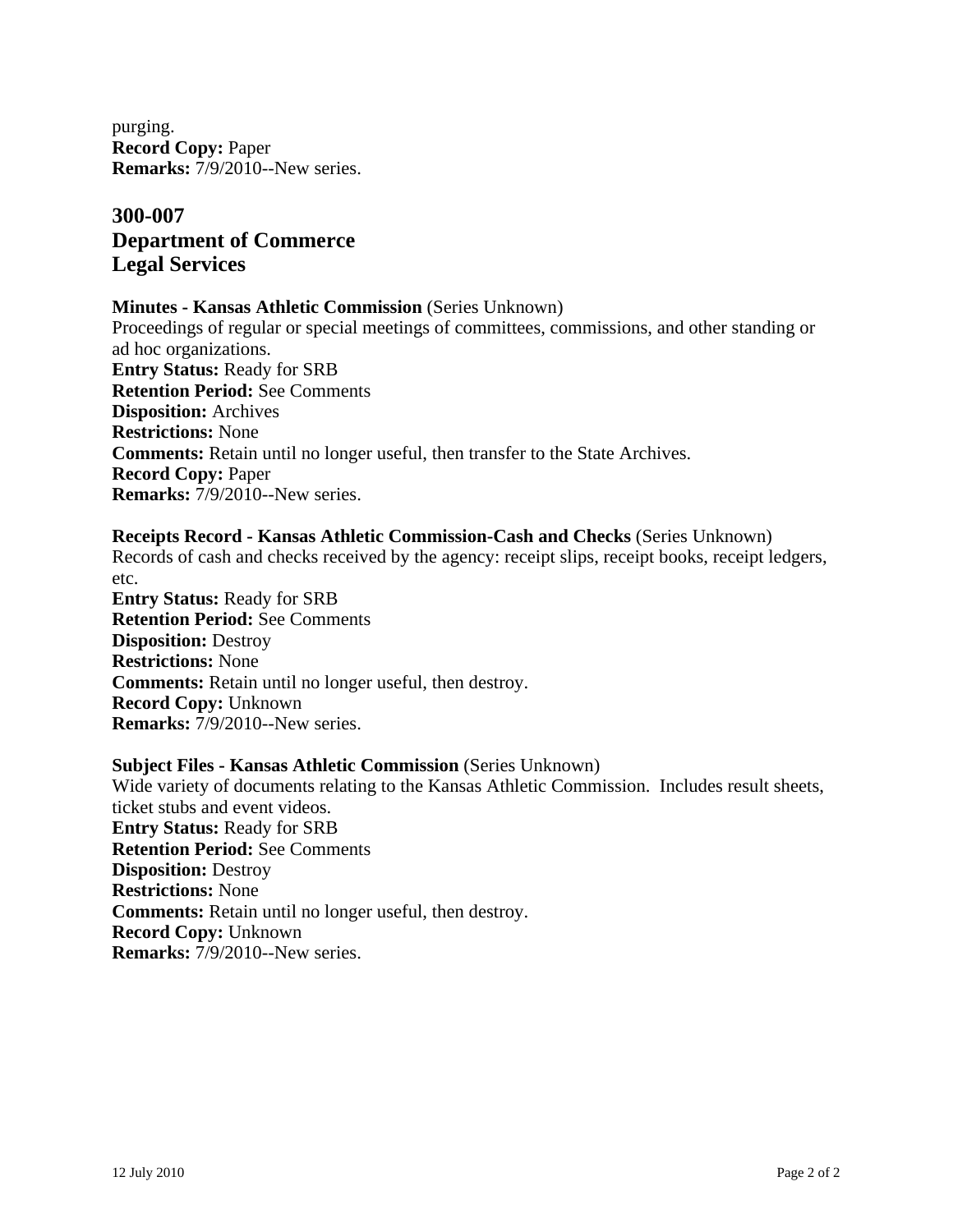# **Retention/Disposition Schedule Entries** -- OBSOLETE

# **300-004 Department of Commerce Rural Development Division**

#### **Community Technical Assistance Files** (Series 0014-300)

Documents relating to the activities of resource teams from the agency which assist communities desiring to improve their economic conditions but lacking the technical expertise. **Entry Status:** Draft **Retention Period:** See Comments **Disposition:** Destroy **Restrictions:** None **Comments:** Retain in office 2 calendar years, transfer to the records center for 5 calendar years, then destroy. **Record Copy:** Unknown **Remarks:** 7/9/2010--Obsoleted.

#### **Huck Boyd National Institute Files** (Series 0015-300)

Documents relating to the coordinated program involving the Huck Boyd Foundation, the Department of Commerce and Housing, and KSU designed to promote economic development in rural areas. **Entry Status:** Draft **Retention Period:** See Comments **Disposition:** Archives **Restrictions:** None **Comments:** Obsolete series. Transfer to the records center for 5 years, then transfer to the archives for purging. **Record Copy:** Unknown **Remarks:** 7/9/2010--Obsolete.

#### **Kansas Rural Development Commission (KRDC) Files** (Series 0016-300)

Documents relating to the activities of the KRDC composed of federal, state, local and private sector members which develop resource allocation strategies to meet rural development needs. **Entry Status:** Draft **Retention Period:** See Comments **Disposition:** Archives **Restrictions:** None **Comments:** Retain in office 2 calendar years, transfer to the records center for 5 calendar years, then transfer to the archives for purging. **Record Copy:** Unknown **Remarks:** 7/9/2010--Obsolete.

#### **Office of Rural Opportunity Files** (Series 0020-300)

Documents relating to the policies and operations of the Office of Rural Opportunity which provides a single point of contact for rural communities through a toll-free referral service. **Entry Status:** Draft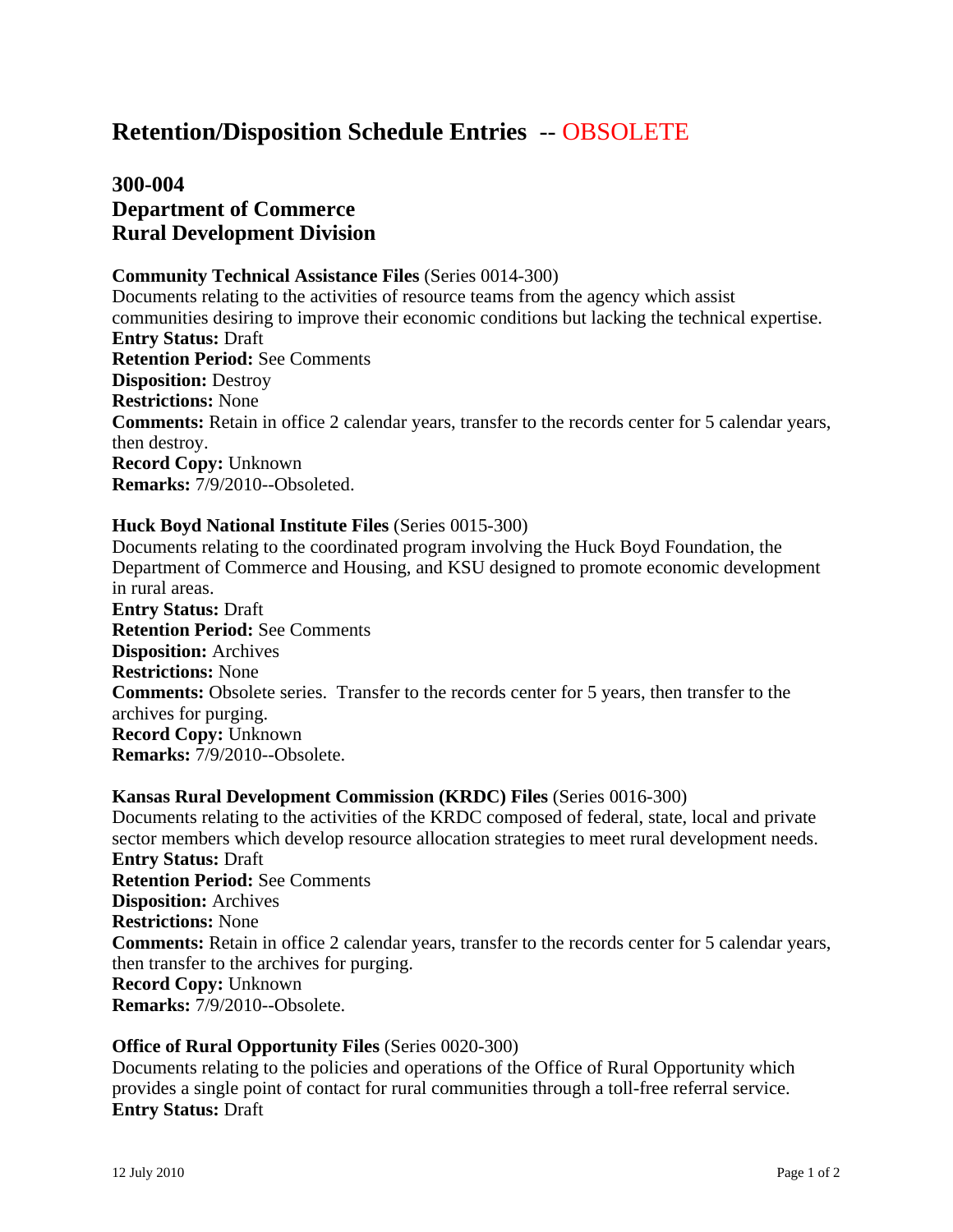#### **Retention Period:** See Comments

**Disposition:** Archives

**Restrictions:** None

**Comments:** Transfer to the records center for 5 calendar years, then transfer to the archives for purging.

**Record Copy:** Unknown **Remarks:** 7/9/2010--Revised name from "Rural Assistance Center"; removed from obsolete status.

#### **Rural Assistance County Files** (Series 0021-300)

Logs, memos, notes, etc. relating to calls received from counties seeking economic development assistance. **Entry Status:** Draft **Retention Period:** See Comments **Disposition:** Destroy **Restrictions:** None **Comments:** Obsolete series, destroy immediately. **Record Copy:** Unknown **Remarks:** 7/9/2010--change to Obsolete status.

### **Supercollider and Superconductor Project Files** (Series 0022-300)

Documents relating to the effort to persuade supercollider and superconductor consortia to construct facilities in Kansas communities. **Entry Status:** Draft **Retention Period:** See Comments **Disposition:** Archives **Restrictions:** None **Comments:** Obsolete series. Transfer immediately to the archives for purging. **Record Copy:** Unknown **Remarks:** 7/9/2010--move to Obsolete status.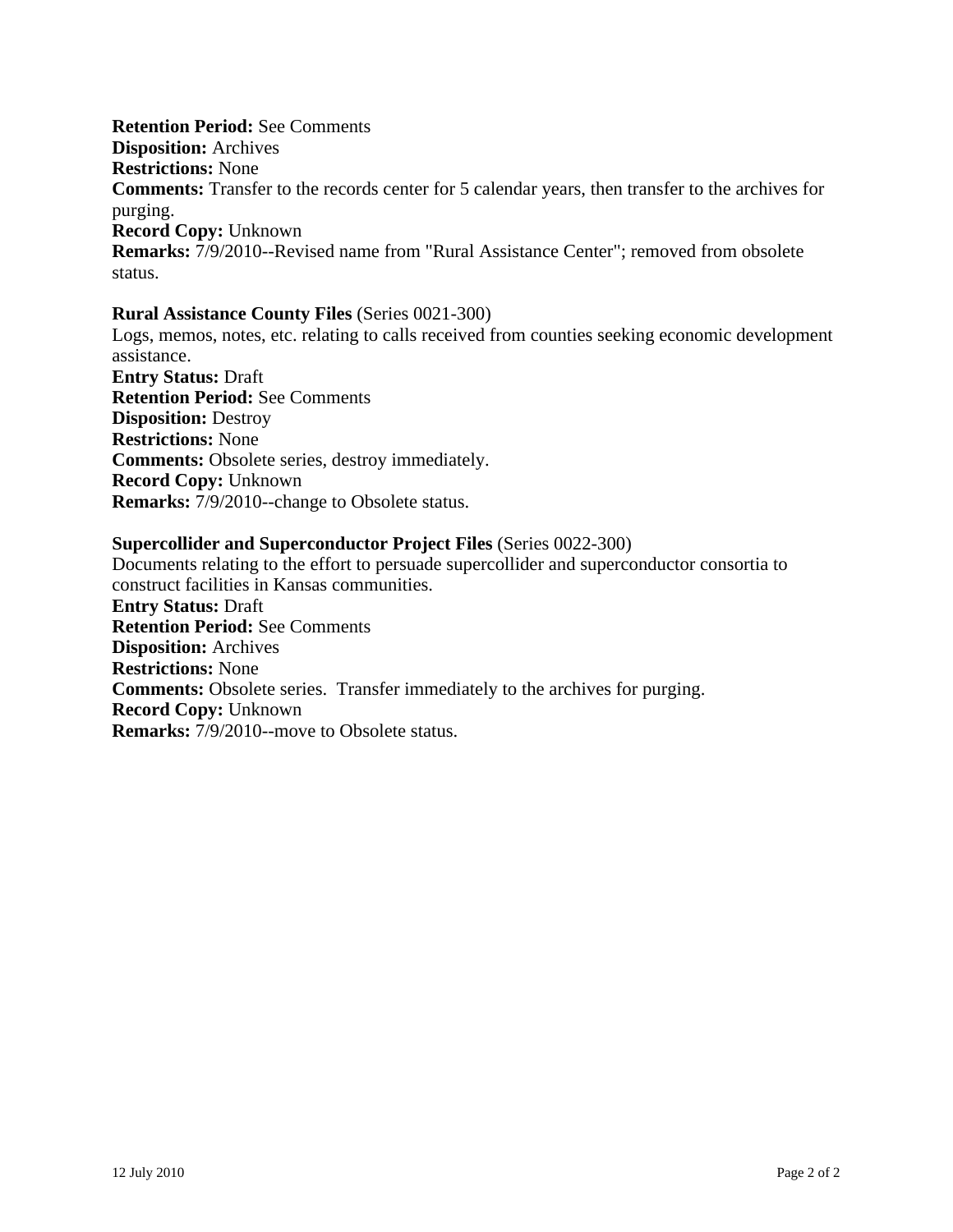- 1. **Agency:** Kansas Technology Enterprise Corporation (KTEC)
- 2. **Records Officer:** Julie Masilionis **Phone:** 296-1159
- 3. **Appraising Archivists:** Scott Leonard
- 4. **Date of Appraisal:** June 30, 2010
- 5. **Total records No. of Series:** 9
- 6. **Archival/Permanent records No. of Series:** 6
- 7. **Records Eligible for Immediate Transfer to Archives:**

**No. of Series:** 0

# 8. **Appraisal Based Upon:**

Approved retention schedule.

# 9. **Appraisal Narrative:**

KTEC contacted the Historical Society to revise the current Agency Retention & Disposition Schedule. They are in the process of revising their overall agency document management policies and procedures, which will align with the revised Schedule.

KTEC was created by the Kansas Legislature in 1986, which identified a need for entrepreneurship and technology-based economic development. It is a private/public partnership established to promote technology based economic development, and is governed by a 20-member, industry-led, board that includes university, Legislature and industry representatives. KTEC's mission is to create high-growth companies that put Kansas in a competitive position, and it oversees seven entrepreneurial centers around the state. It also seeks to provide equity investment in early-stage technology companies and helps companies acquire the capital they need in critical early states.

The revised schedule brings together many of the current series into "big bucket" groupings to align with the agency's functional areas. This will streamline KTEC's document file structure in both paper and electronic formats. All permanent records will be kept on paper and stored in a fire-proof safe, and any electronic versions will be password protected on the agency shared network drive. Copies are filed for daily use to protect the permanent records from changes. The new document retention processes will include annual reviews of the file structure, the retention policy, and document disposition, in both hard copy and electronic.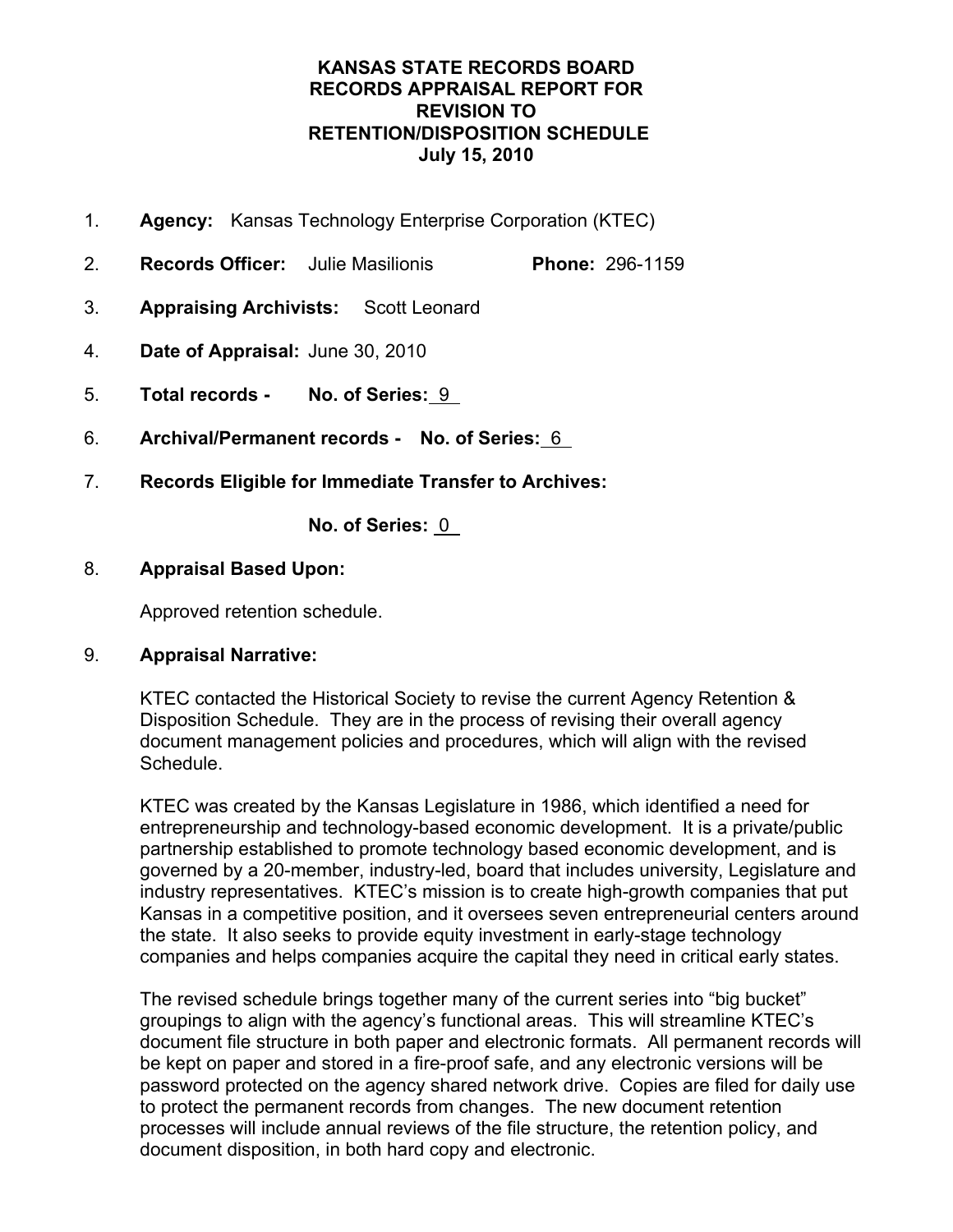# **371-001 Kansas Technology Enterprise Corporation Administration**

#### **Affiliated Boards - Boards which include KTEC staff** (Series Unknown)

Board materials including minutes, agendas, & presentations. **Entry Status:** Ready for SRB **Retention Period:** See Comments **Disposition:** Destroy **Restrictions:** None **Comments:** Retain for 5 years or until no longer useful, then destroy. All files may be stored electronically or hard copy. **Record Copy:** Unknown **Remarks:** 7/9/2010--New series.

**All Contracts for Program Services (including Centers of Excellence, Incubators, Pipeline and others)** (Series Unknown) Correspondence, reports, contracts, site reviews, evaluations, etc. **Entry Status:** Ready for SRB **Retention Period:** See Comments **Disposition:** Destroy **Restrictions:** KSA 74-8104(c) **Comments:** Retain entire file until agreement is expired plus 5 years. All files may be stored electronically or hard copy. **Record Copy:** Unknown **Remarks:** 7/9/2010--New series; supersedes 0002-371, 0003-371, 0009-371, 0010-371, 0011- 371, 0019-371, 0020-371, 0021-371, 0022-371, 0024-371, & 0032-371.

**All Grant, Royalty, Investment Programs (including SBIR, STTR, ARMF, TCSF, EpsCor, Star and others)** (Series Unknown) Correspondence, agreements, reports, applications, marketing materials, all related documents to each transaction. **Entry Status:** Ready for SRB **Retention Period:** See Comments **Disposition:** Permanent **Restrictions:** KSA 74-8104(c) & KSA 74-8102(c) **Comments:** Retain entire file until agreement is expired and/or return is no longer anticipated plus 5 years, then retain only agreement permanently. Permanent records are stored in hard copy: all other files may be electronic or hard copy. **Record Copy:** Paper **Remarks:** 7/9/2010--New series; supersedes 0001-371, 0006-371, 0008-371, 0015-371, 0023- 371, 0025-371, 0026-371, 0033-371, 0036-371, 0038-371, 0040-371, 0042-371, & 0043-371.

#### **Angel Tax Credit Program** (Series Unknown)

Correspondence, reports, applications, documentation, & all materials related to each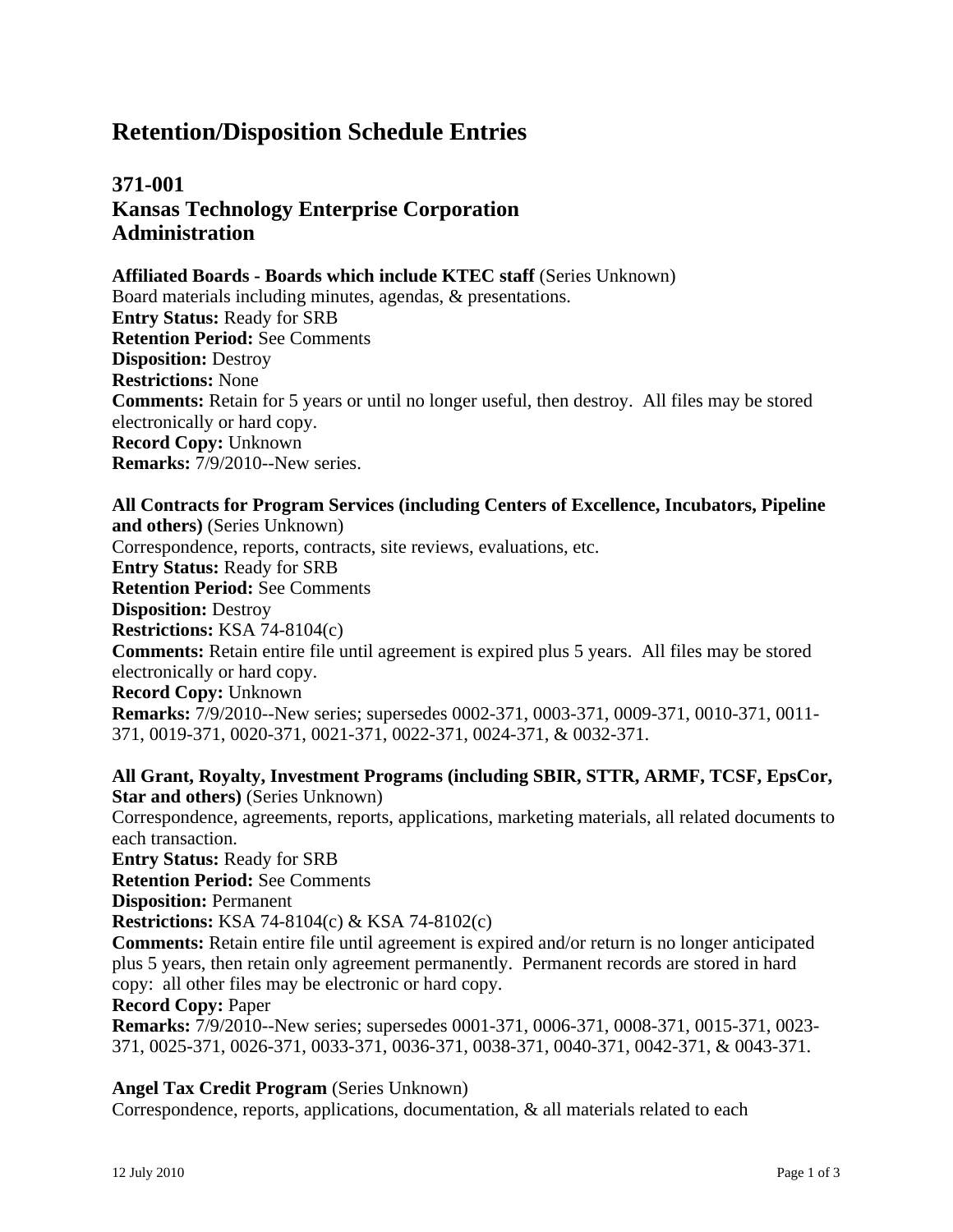transaction. **Entry Status:** Ready for SRB **Retention Period:** See Comments **Disposition:** Permanent **Restrictions:** KSA 74-8131 **Comments:** Retain entire file for 5 years, then retain only issued tax credit certificates. Permanent records are stored in hard copy; all other files may be electronic or hard copy. **Record Copy:** Paper **Remarks:** 7/9/2010--New series.

### **Economic Impact Report Files** (Series 0013-371)

Survey responses and reports documenting sales projections, cost savings, etc. relating to the effectiveness of the role of KTEC. **Entry Status:** Ready for SRB **Retention Period:** See Comments **Disposition:** Permanent **Restrictions:** KSA 74-8104c & KSA 74-8134 **Comments:** Retain survey responses for 5 years, then only retain survey reports. Permanent records are stored in hard copy; all other files may be electronic or hard copy. **Record Copy:** Paper **Remarks:** 7/9/2010--Revised series title & retention (changed from "Retain until no longer useful, then transfer to archives for purging"); also supersedes series 0037-371.

#### **Federal Grants Received by the Agency** (Series Unknown)

Correspondence, reports, contracts, site reviews, evaluations, etc., applicable to Small Business Administration (SBA), Economic Development Administration (EDA), Mid-America Manufacturing Technology Center (MAMTC), and others. **Entry Status:** Ready for SRB **Retention Period:** See Comments **Disposition:** Permanent **Restrictions:** None **Comments:** Retain all files for 3 years, then retain grant document only. Permanent records are stored in hard copy: all other files may be electronic or hard copy. **Record Copy:** Paper **Remarks:** 7/9/2010--New series.

**Legislative Requests** (Series Unknown) Correspondence, reports and materials provided to the legislature throughout the legislative session. **Entry Status:** Ready for SRB **Retention Period:** See Comments **Disposition:** Destroy **Restrictions:** None **Comments:** Retain until no longer useful, then destroy. All files may be stored electronically or hard copy. **Record Copy:** Unknown **Remarks:** 7/9/2010--New series.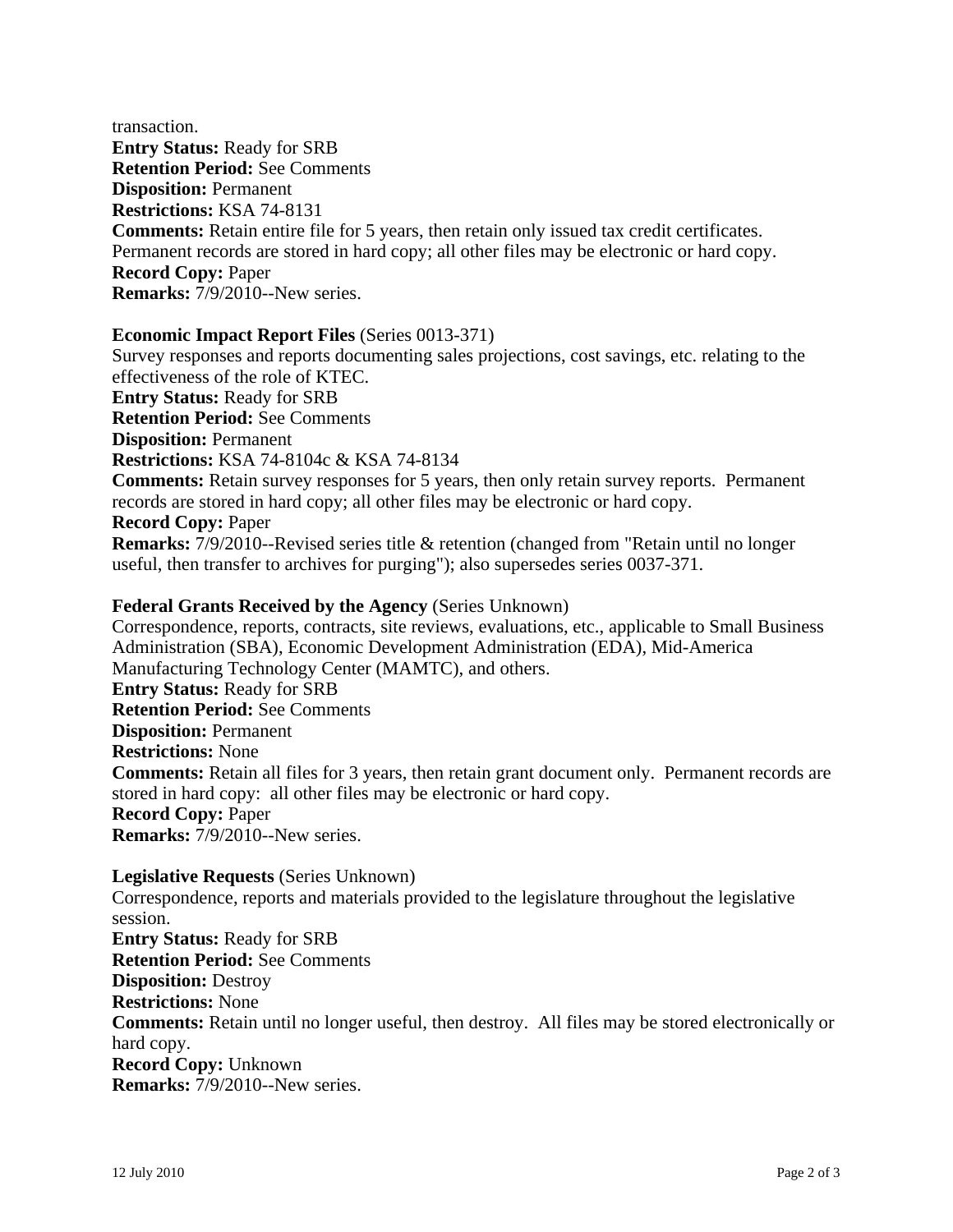#### **Non-Financial Audits and Assessments** (Series Unknown)

Correspondence, reports, materials related to audits and assessments of KTEC programs to determine efficiency and compliance with Kansas statutes including Kansas Inc, Legislative Post Audits, and assessments performed by contractors hired by KTEC. **Entry Status:** Ready for SRB **Retention Period:** See Comments **Disposition:** Permanent **Restrictions:** None **Comments:** Retain documents related to preparation for 5 years, then only retain final report. Permanent records are stored in hard copy; all other files may be electronic or hard copy. **Record Copy:** Paper **Remarks:** 7/9/2010--New series.

**Organizational Documents Related to KTEC Subsidiaries** (Series Unknown) KTEC Holdings, ITEC, and other legal structures formed from time to time in support of programs in the agency. **Entry Status:** Ready for SRB **Retention Period:** See Comments **Disposition:** Permanent **Restrictions:** None **Comments:** Retain all Organizational documents including articles and by-laws permanently. Retain all board minutes, stockholder certificates, committee minutes, etc., permanently. **Record Copy:** Paper **Remarks:** 7/9/2010--New series.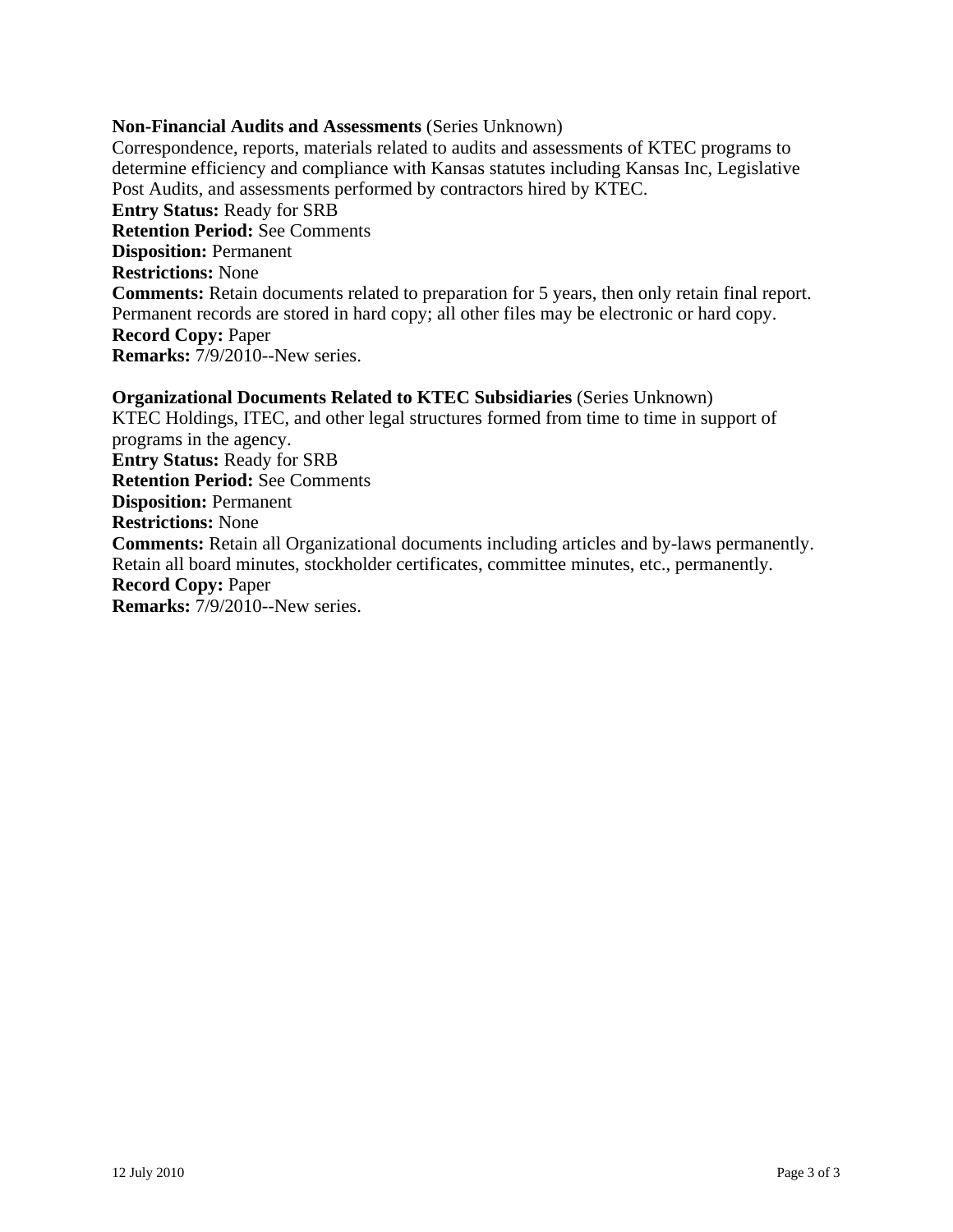# **Retention/Disposition Schedule Entries** -- SUPERSEDED

# **371-001 Kansas Technology Enterprise Corporation Administration**

#### **Ad Astra Funds Program Files** (Series 0001-371)

Correspondence, contracts, reports, vouchers, etc. relating to the two capital fund partnerships designed to provide seed capital to emerging and start-up technology companies. **Entry Status:** Draft **Retention Period:** see Comments **Disposition:** Archives **Restrictions:** KSA 74-8104(c) **Comments:** Retain entire file until contract is expired plus 5 years, then transfer to the archives for purging. **Record Copy:** Unknown **Remarks:** 7/8/2010--Superseded by new series "All Grant, Royalty, Investment Programs".

#### **Administrative Files - Centers for Excellence** (Series 0002-371)

Correspondence, budget material, site reviews, evaluations, etc. relating to the administration of the Centers of Excellence program.

**Entry Status:** Draft **Retention Period:** see Comments **Disposition:** Archives **Restrictions:** KSA 74-8104(c) **Comments:** Retain until no longer useful, then transfer to the archives for purging. **Record Copy:** Unknown **Remarks:** 7/8/2010--Superseded by new series "All Contracts for Program Services"

#### **Advanced Manufacturing Institute (AMI) Program Files** (Series 0003-371)

Correspondence, reports, contracts, etc. relating to the AMI program established at Kansas State University to facilitate research in automated design and manufacturing systems. **Entry Status:** Draft **Retention Period:** see Comments **Disposition:** Archives **Restrictions:** KSA 74-8104(c) **Comments:** Retain entire file until contract is expired plus 5 years, then transfer to the archives for purging. **Record Copy:** Unknown **Remarks:** 7/8/2010--Superseded by new series "All Contracts for Program Services".

#### **Advertising and Promotional Artwork Files** (Series 0004-371)

Ad slicks, newsletters, posters, original artwork or master materials created for use in magazines, newspapers and other promotional media. **Entry Status:** Draft **Retention Period:** see Comments **Disposition:** Archives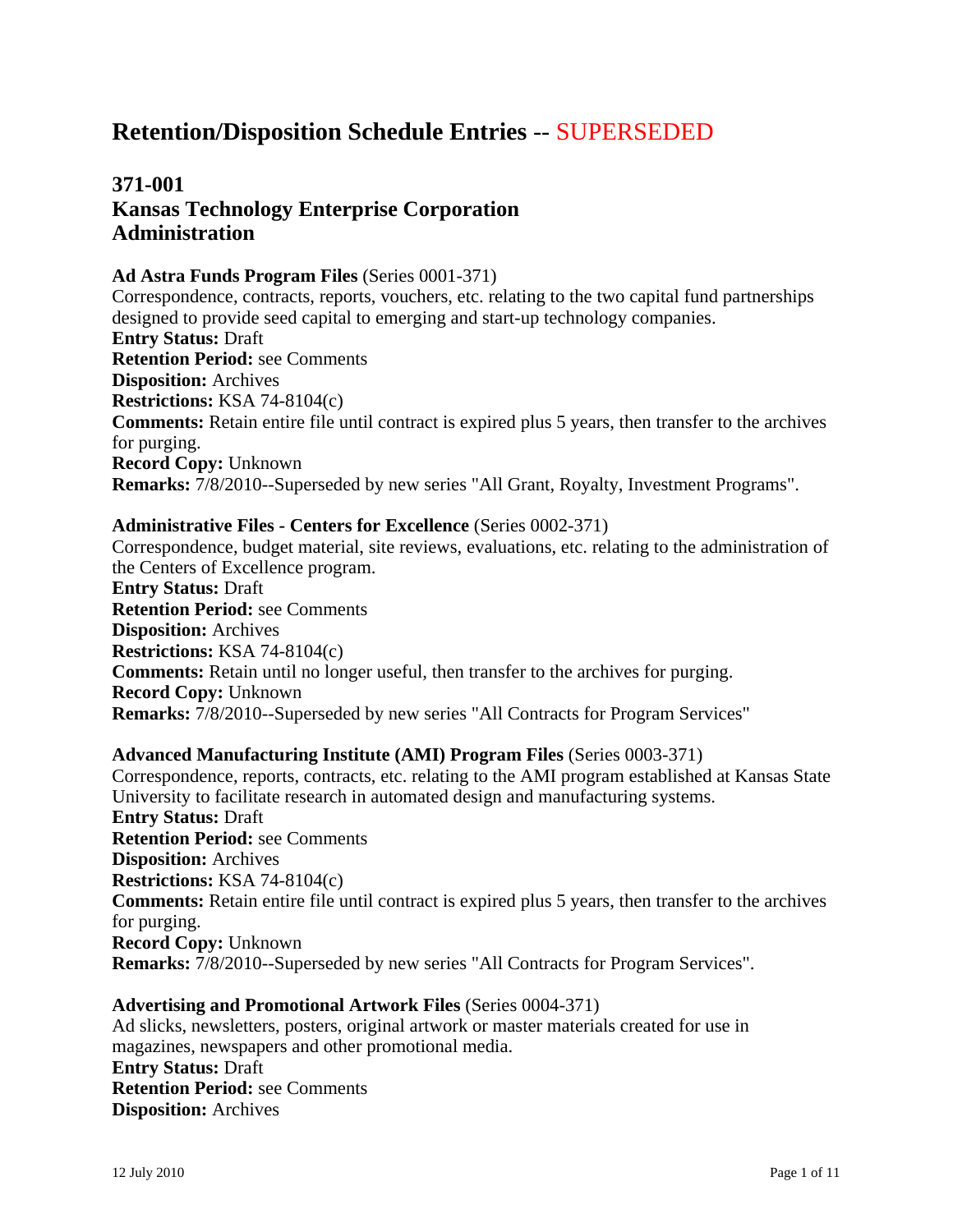**Restrictions:** None **Comments:** Retain until no longer useful, then transfer to the archives for purging. **Record Copy:** Unknown **Remarks:** 7/8/2010--Superseded by General Schedule for Public Relations.

**Annual Reports - Working Files** (Series 0005-371) Working documents used to compile the agency annual report. **Entry Status:** Draft **Retention Period:** See Comments **Disposition:** destroy **Restrictions:** None **Comments:** Retain until no longer useful, then destroy. **Record Copy:** Unknown **Remarks:** 7/12/2010--Superseded; agency will follow General Schedule series 0005-000.

#### **Applied Research Matching Fund Program Files** (Series 0006-371)

Correspondence, contracts, reports, vouchers, etc. submitted by for-profit Kansas companies applying for Applied Research Matching Funds. **Entry Status:** Draft **Retention Period:** see Comments **Disposition:** Archives **Restrictions:** KSA 74-8104c **Comments:** Retain in office until completed plus royalty obligation met, transfer to records center for 5 years, then transfer to archives for purging. **Record Copy:** Unknown **Remarks:** 7/8/2010--Superseded by new series "All Grant, Royalty, Investment Programs".

### **Bio-Core Files** (Series 0008-371)

Board meeting, clippings, press releases, etc. relating to a controversial venture capital group which received funding from KTEC.

**Entry Status:** Draft **Retention Period:** see Comments **Disposition:** archives **Restrictions:** None **Comments:** Retain until no longer useful, then transfer to archives for purging. **Record Copy:** Unknown **Remarks:** 7/8/2010--Superseded by new series "All Grant, Royalty, Investment Programs".

### **Capital for Manufacturers Program Files** (Series 0009-371)

Documents relating to the program which links manufacturing companies with financial intermediaries and institutions looking for investment opportunities. **Entry Status:** Draft **Retention Period:** see comments **Disposition:** Archives **Restrictions:** KSA 74-8104(c) **Comments:** Retain until no longer useful, then transfer to the archives for purging. **Record Copy:** Unknown **Remarks:** 7/8/2010--Superseded by new series "All Contracts for Program Services".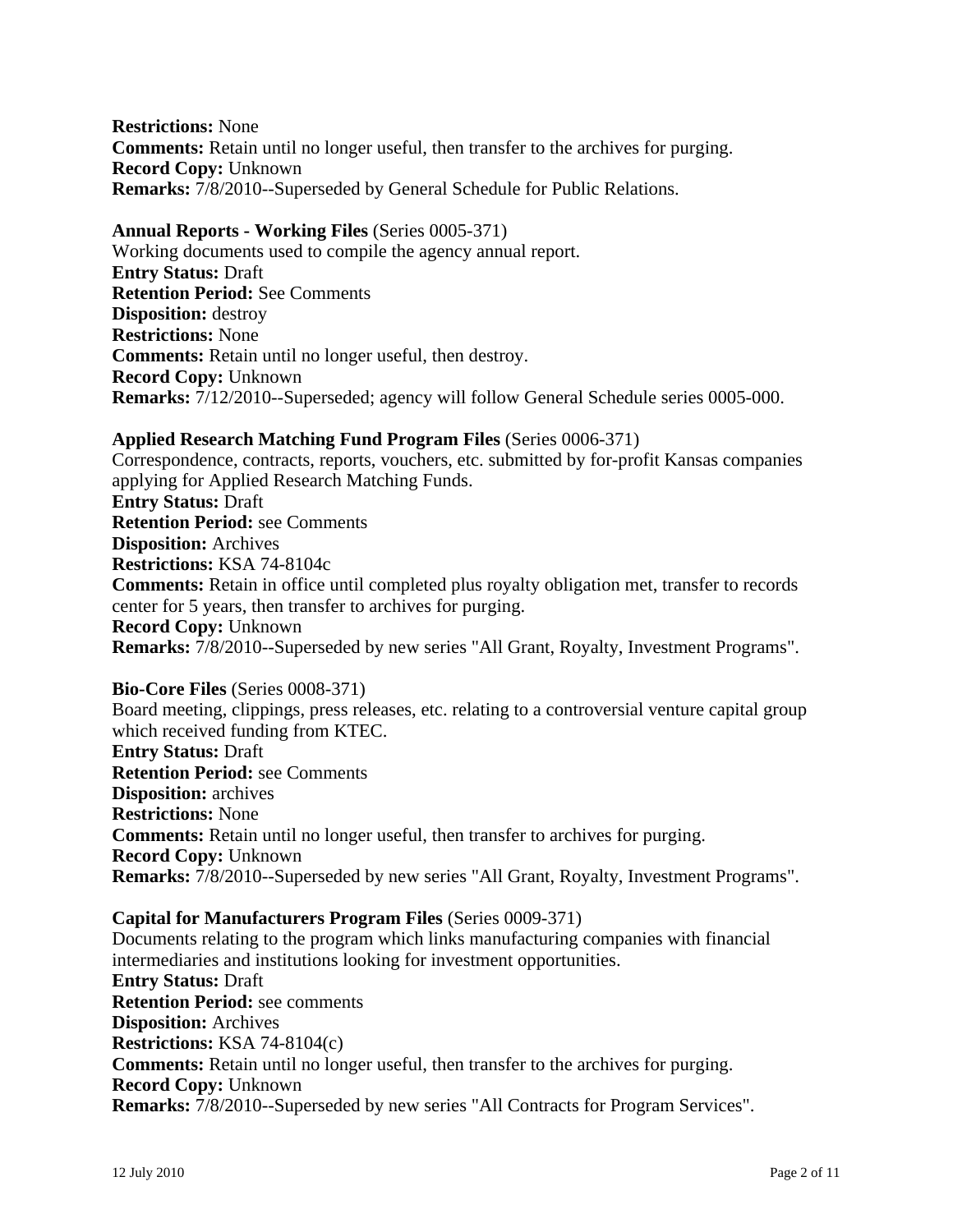#### **Centers for Excellence Program Files** (Series 0010-371)

Correspondence, reports, contracts, etc. marketing the Centers for Excellence program designed to award matching grants for collaborative applied research between academic institutions and industry.

**Entry Status:** Draft **Retention Period:** See Comments **Disposition:** Archives **Restrictions:** None **Comments:** Retain until no longer useful, then transfer to the archives for purging. **Record Copy:** Unknown **Remarks:** 7/8/2010--Superseded by new series "All Contracts for Program Services".

#### **Commercialization Corporations Program Files** (Series 0011-371)

Correspondence, contracts, reports, etc. relating to commercialization corporations which operate a local seed capital fund designed to assist emerging companies and introduce new technologies. **Entry Status:** Draft **Retention Period:** see Comments **Disposition:** Archives **Restrictions:** KSA 74-8104(c) **Comments:** Retain entire file until contract is expired plus 5 years, then transfer to the archives for purging. **Record Copy:** Unknown **Remarks:** 7/8/2010--Superseded by new series "All Contracts for Program Services".

**Director's Files** (Series 0012-371) Correspondence, budgets, annual reports, brochures, etc. relating to the interests and activities of the agency director. **Entry Status:** Draft **Retention Period:** see Comments **Disposition:** Archives **Restrictions:** None **Comments:** Retain until no longer useful, then transfer to the archives for purging. **Record Copy:** Unknown **Remarks:** 7/12/2010--Superseded; agency will follow General Schedule series 0004-000.

**Expense Account Files** (Series 0014-371) Variety of financial records relating to expense reports and maintained for accountability purposes. **Entry Status:** Draft **Retention Period:** 003 fisc yrs **Disposition:** Destroy **Restrictions:** None **Record Copy:** Unknown **Remarks:** 7/12/2010--Superseded; agency will follow General Schedule for Fiscal records.

#### **Experimental Program to Stimulate Competitive Research (EPSCoR) Program Files**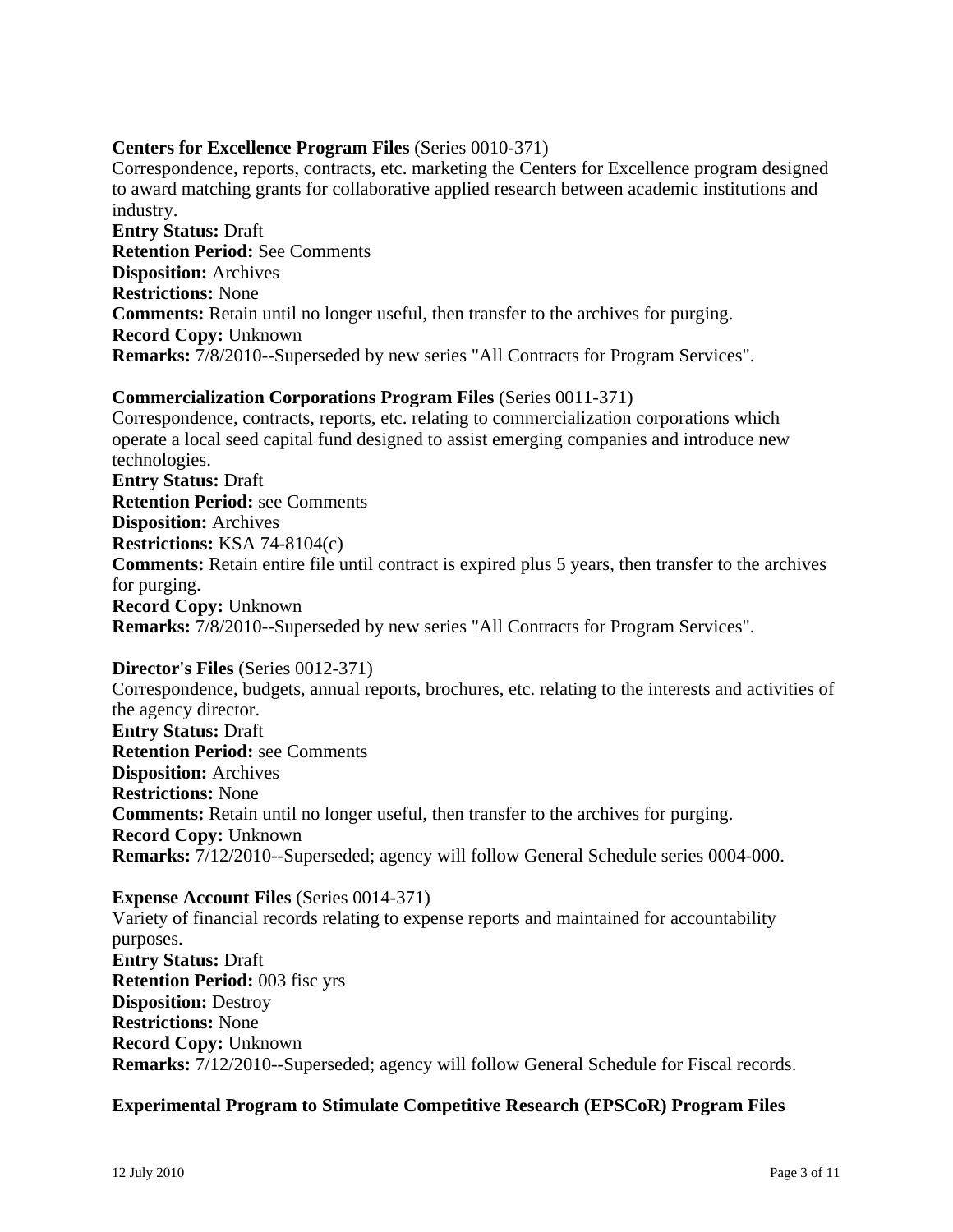(Series 0015-371) Correspondence, vouchers, contracts, reports, etc. relating to the EPSCoR program designed to build the capacity for basic research in science and engineering at major universities. **Entry Status:** Draft **Retention Period:** See Comments **Disposition:** Archives **Restrictions:** KSA 74-8102(c) **Comments:** Retain entire file until contract is expired plus 5 years, then transfer to the archives for purging. **Record Copy:** Unknown **Remarks:** 7/8/2010--Superseded by new series "All Grant, Royalty, Investment Programs".

**Fast 50 Files** (Series 0016-371) Documents relating to the fifty companies in Kansas and Western Missouri identified by KTEC as models of technological success or innovation. **Entry Status:** Draft **Retention Period:** See Comments **Disposition:** Archives **Restrictions:** None **Comments:** Retain until no longer useful, then transfer to the archives for purging. **Record Copy:** Unknown **Remarks:** 7/8/2010--Superseded by General Schedule for Public Relations.

#### **Golf Tournament Files** (Series 0017-371)

Registrations, budgets, awards, etc. relating to the annual fund raising golf tournament sponsored by KTEC. **Entry Status:** Draft **Retention Period:** See Comments **Disposition:** Archives **Restrictions:** None **Comments:** Retain until no longer useful, then transfer to the archives for purging. **Record Copy:** Unknown **Remarks:** 7/8/2010--Superseded by General Schedule for Public Relations.

### **Higuchi Biosciences Center (HBC) Program Files** (Series 0019-371)

Correspondence, reports, contracts, etc. relating to the HBC program established at the University of Kansas to research and develop new and innovative pharmaceutical products and delivery systems. **Entry Status:** Draft **Retention Period:** See Comments **Disposition:** Archives **Restrictions:** KSA 74-8104(c) **Comments:** Retain entire file until contract is expired plus 5 years, then transfer to the archives for purging. **Record Copy:** Unknown **Remarks:** 7/8/2010--Superseded by new series "All Contracts for Program Services".

#### **Industrial Liaison Program (ILP) Files** (Series 0020-371)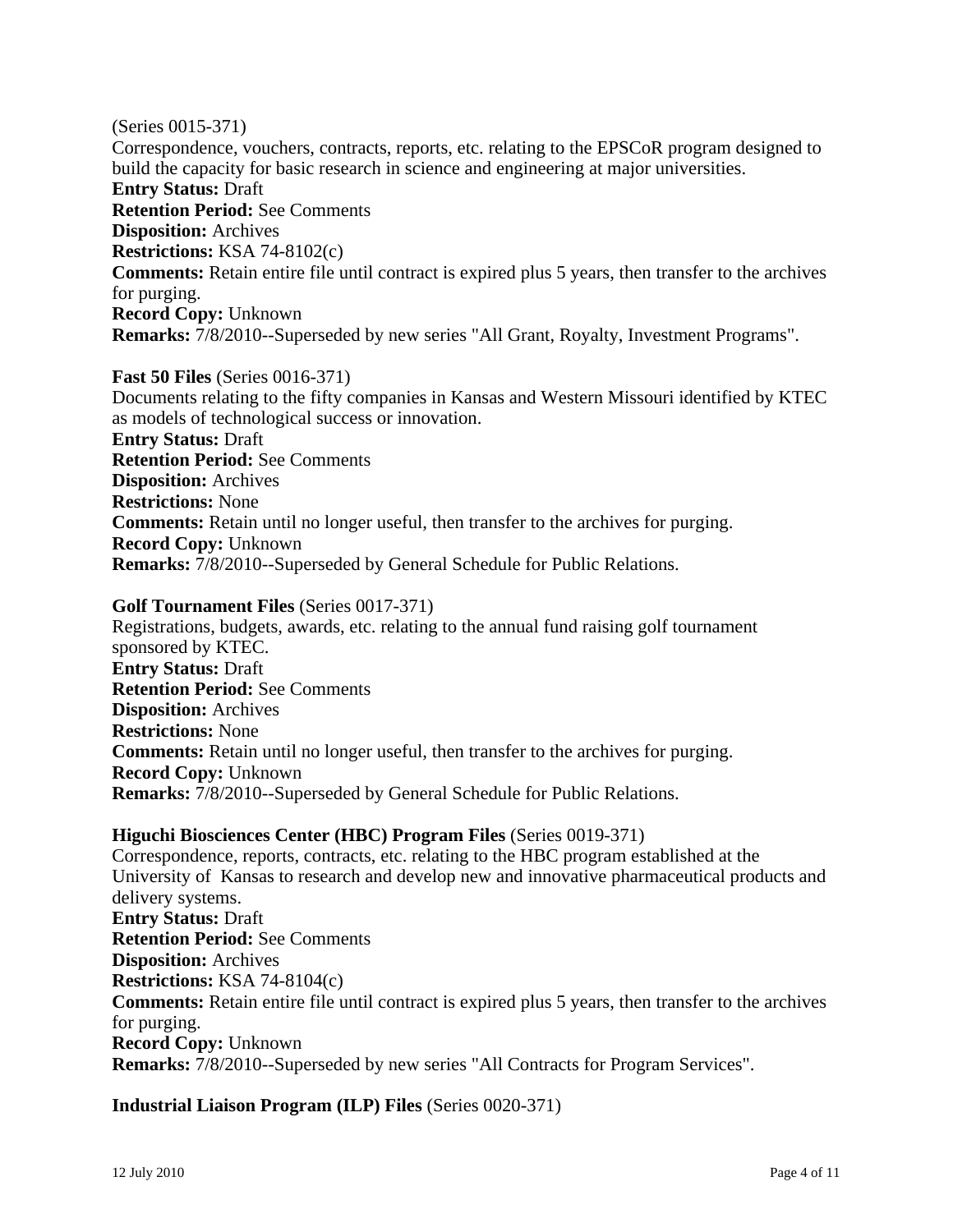Correspondence, reports, contracts, vouchers, etc. relating to the ILP program designed to assist Kansas businesses with technical problems and improve production processes. **Entry Status:** Draft **Retention Period:** See Comments **Disposition:** Archives **Restrictions:** KSA 74-8104(c) **Comments:** Retain entire file until contract is expired plus 5 years, then transfer to the archives for purging. **Record Copy:** Unknown **Remarks:** 7/8/2010--Superseded by new series "All Contracts for Program Services".

#### **Information and Telecommunications Technology Center (ITTC) Program Files** (Series 0021-371)

Correspondence, contracts, reports, etc. relating to the ITTC program established at KU to provide strategic research, development and transfer of telecommunications and information technologies.

**Entry Status:** Draft **Retention Period:** See Comments **Disposition:** Archives **Restrictions:** KSA 74-8104(c) **Comments:** Retain entire file until contract is expired plus 5 years, then transfer to the archives for purging. **Record Copy:** Unknown **Remarks:** 7/8/2010--Superseded by new series "All Contracts for Program Services".

# **Invention Development Assist Program (IDAP) Files** (Series 0023-371)

Correspondence, contracts, reports, vouchers, etc. relating to matching grant funds offered to inventors for market-driven new products and processes that can be commercialized in Kansas. **Entry Status:** Draft **Retention Period:** See Comments **Disposition:** Archives **Restrictions:** KSA 74-8104(c) **Comments:** Retain entire file until contract is expired plus 5 years, then transfer to the archives for purging. **Record Copy:** Unknown **Remarks:** 7/8/2010--Superseded by new series "All Grant, Royalty, Investment Programs".

### **Kansas Innovative Corporation (KIC) Program Files** (Series 0024-371)

Board minutes, strategic plan, agreement, etc. relating to KIC's role as an Innovation Commercialization Center providing expertise in business planning, management and marketing strategies. **Entry Status:** Draft **Retention Period:** See Comments **Disposition:** Archives **Restrictions:** KSA 74-8104(c) **Comments:** Retain until contract is expired plus 5 years, then transfer to the archives for purging. **Record Copy:** Unknown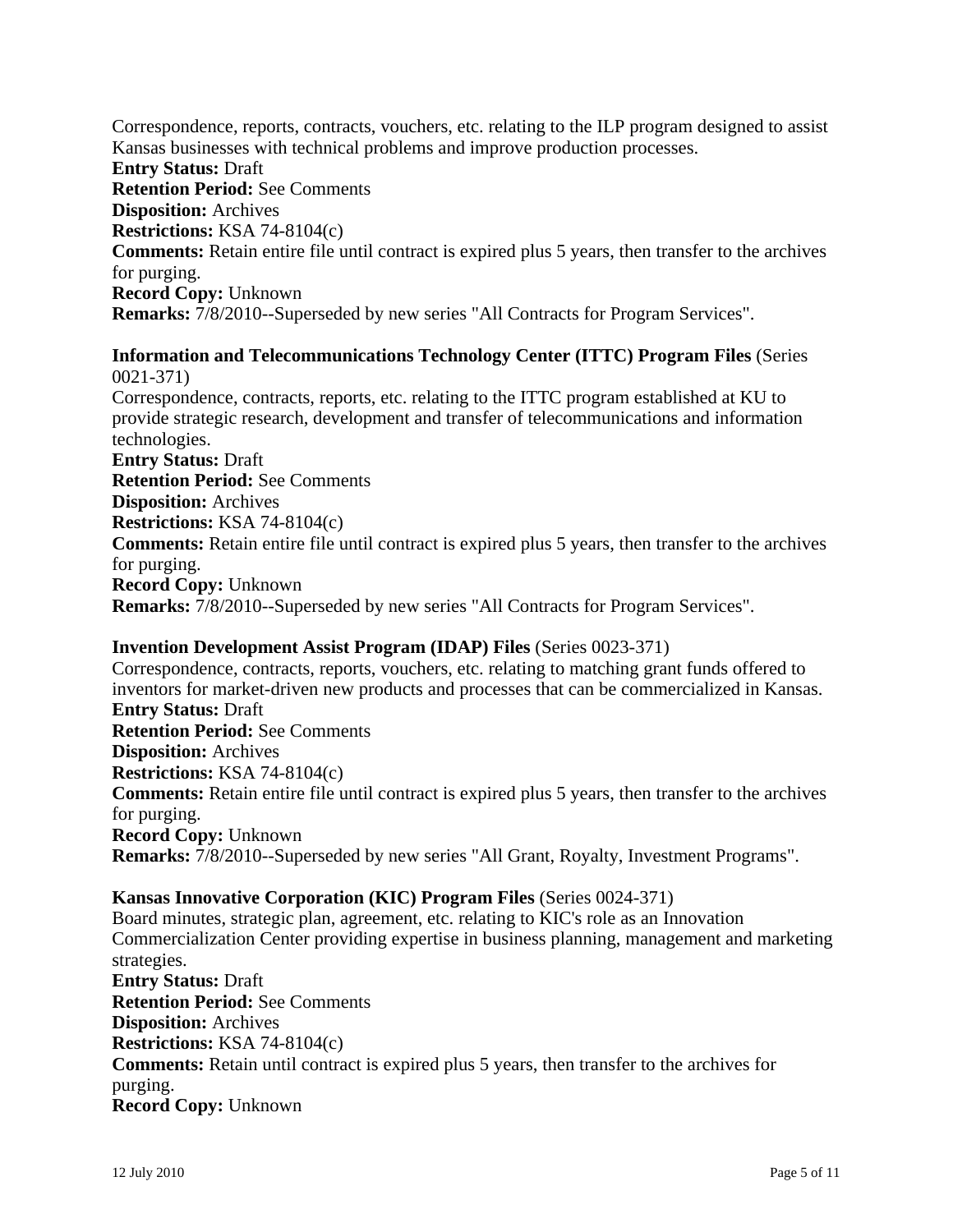**Remarks:** 7/8/2010--Superseded by new series "All Contracts for Program Services".

**Lead Files** (Series 0025-371) Records relating to responses generated from advertisements in trade magazines for potential companies. **Entry Status:** Draft **Retention Period:** See Comments **Disposition:** Destroy **Restrictions:** None **Comments:** Retain until no longer useful, then destroy. **Record Copy:** Unknown **Remarks:** 7/8/2010--Superseded by new series "All Grant, Royalty, Investment Programs".

## **Local Pre-Seed Capital Funds Program Files** (Series 0026-371) Correspondence, contracts, reports, vouchers, etc. relating to the three for-profit holding companies which make investments in technology-based start up companies in Kansas. **Entry Status:** Draft **Retention Period:** See Comments **Disposition:** Archives **Restrictions:** KSA 74-8104(c) **Comments:** Retain entire file until contract is expired plus 5 years, then transfer to the archives

for purging. **Record Copy:** Unknown **Remarks:** 7/8/2010--Superseded by new series "All Grant, Royalty, Investment Programs".

#### **Marketing Files** (Series 0027-371)

Clippings, press releases, relating to entrepreneurs, organizations, agencies, and conferences which applied for funding and maintained for convenience of reference. **Entry Status:** Draft **Retention Period:** See Comments **Disposition:** Destroy **Restrictions:** None **Comments:** Retain until no longer useful, then destroy. **Record Copy:** Unknown **Remarks:** 7/8/2010--Superseded by General Schedule for Public Relations.

#### **Media Network Files** (Series 0028-371)

Correspondence, clippings, contracts, audits, brochures, reports, vouchers, etc. relating to marketing media networks co-funded with KTEC. **Entry Status:** Draft **Retention Period:** see Comments **Disposition:** Archives **Restrictions:** None **Comments:** Retain until no longer useful, then transfer to the archives for purging. **Record Copy:** Unknown **Remarks:** 7/8/2010--Superseded by General Schedule for Public Relations.

#### **Mid-America Manufacturing Technology Center (MAMTC) Files** (Series 0029-371)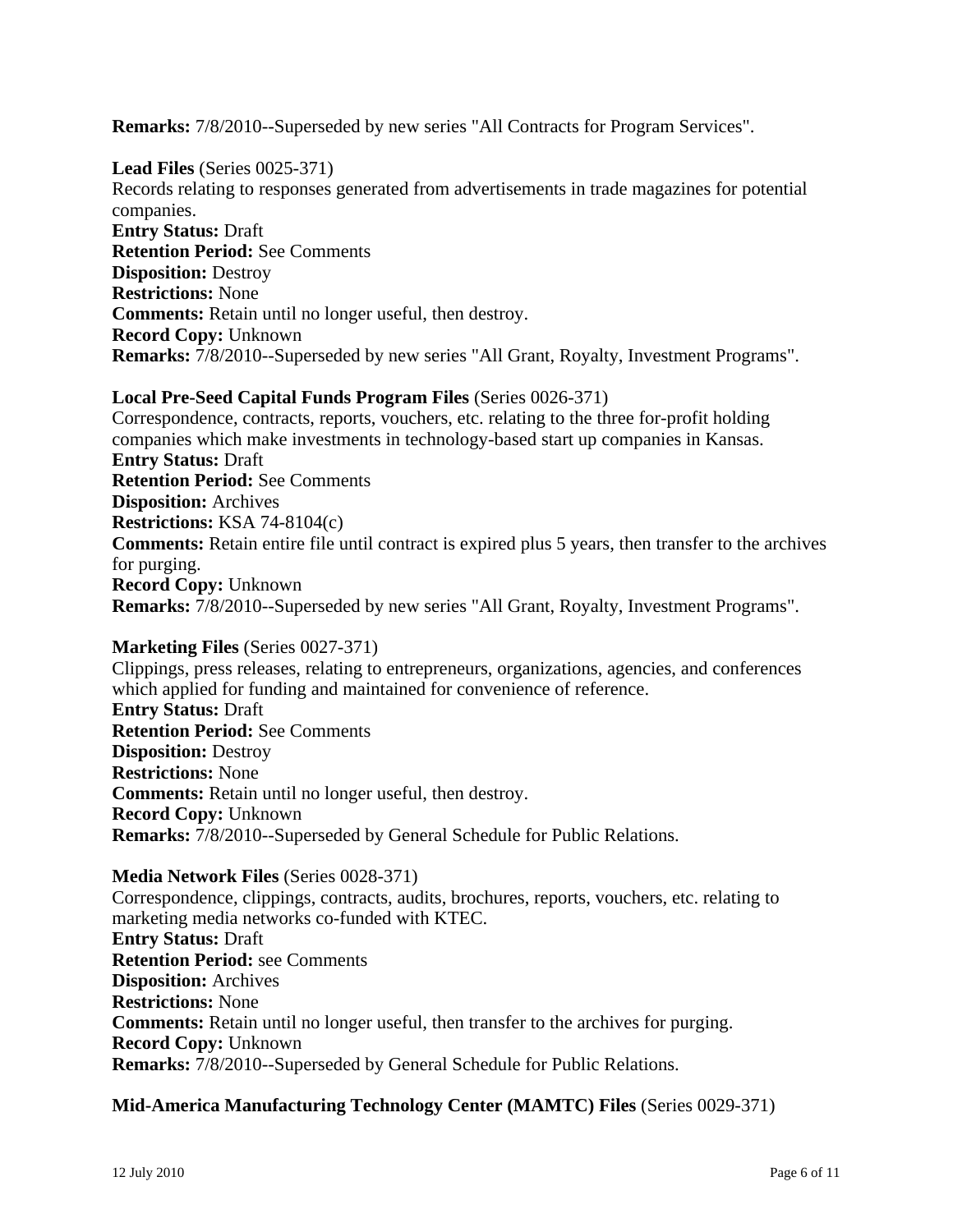Variety of documents relating to the Mid-America Manufacturing Technology Center **Entry Status:** Draft **Retention Period:** See Comments **Disposition:** Archives **Restrictions:** KSA 74-8104(c) **Comments:** Retain until no longer useful, then transfer to the archives for purging. All files may be stored electronically or hard copy. **Record Copy:** Paper **Remarks:** 7/9/2010--Revised title & description to include other MAMTC-related series; revised retention from "...until contract is expired plus 5 years...".

#### **Mid-America Manufacturing Technology Center Advisory Council Appointee Files** (Series 0030-371)

Applications and supporting documentation relating to individuals appointed by the governor to serve on the Mid-America Manufacturing Technology Center board. **Entry Status:** Draft **Retention Period:** see Comments

**Disposition:** Archives **Restrictions:** None **Comments:** Retain until no longer useful, then transfer to the archives for purging. **Record Copy:** Unknown **Remarks:** 7/9/2010--Superseded by series 0029-371.

#### **Mid-America Manufacturing Technology Center Organizational History Files** (Series 0031- 371)

Variety of documents relating to the design and implementation of the Mid-America Manufacturing Technology Center program. **Entry Status:** Draft **Retention Period:** see Comments **Disposition:** Archives **Restrictions:** None **Comments:** Retain until no longer useful, then transfer to the archives for purging. **Record Copy:** Unknown **Remarks:** 7/9/2010--Superseded by series 0029-371.

#### **National Institute for Aviation Research (NIAR) Program Files** (Series 0032-371)

Correspondence, reports, contracts, etc. relating to the NIAR program established at Wichita State University to develop research, training, product development and testing for the aviation industry. **Entry Status:** Draft **Retention Period:** see Comments **Disposition:** Archives **Restrictions:** KSA 74-8104(c) **Comments:** Retain entire file until contract is expired plus 5 years, then transfer to the archives for purging. **Record Copy:** Unknown **Remarks:** 7/8/2010--Superseded by new series "All Contracts for Program Services".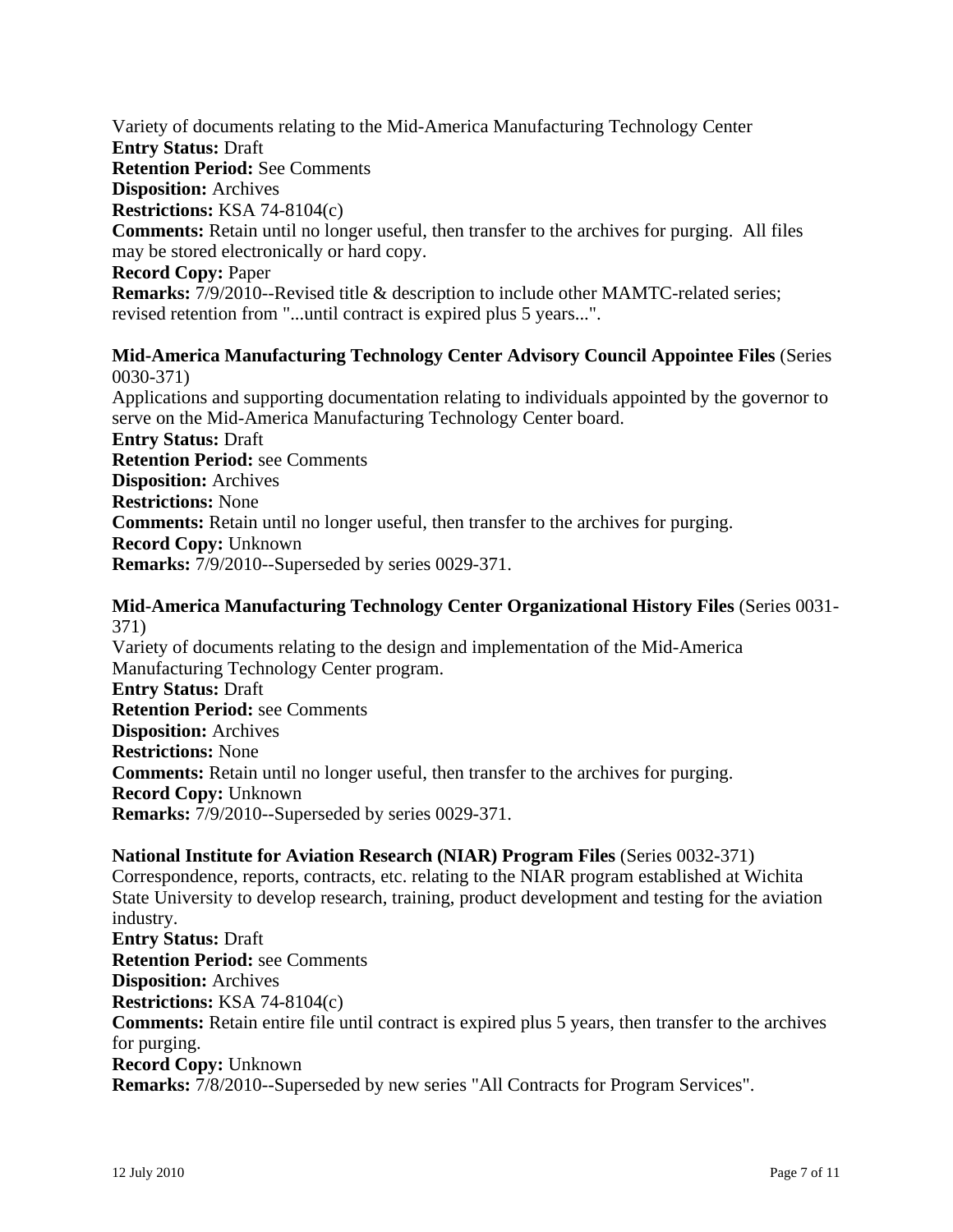#### **Pre-Proposal Questionnaire Files** (Series 0033-371)

Questionnaire submitted by a prospective company or institution to KTEC which reviews and determines its eligibility for Applied Research Matching Funds. **Entry Status:** Draft **Retention Period:** 007 fisc yrs **Disposition:** destroy **Restrictions:** KSA 74-8104(c) **Comments:** Keep current and previous fiscal year in office, then transfer to records center for 5 fiscal years, then destroy. **Record Copy:** Unknown **Remarks:** 7/8/2010--Superseded by new series "All Grant, Royalty, Investment Programs".

#### **Publications - Working Files** (Series 0034-371)

Working files compiled in the creation of agency publications. **Entry Status:** Draft **Retention Period:** See Comments **Disposition:** destroy **Restrictions:** None **Comments:** Retain until no longer useful, then destroy. **Record Copy:** Unknown **Remarks:** 7/8/2010--Superseded by General Schedule for Public Relations.

#### **Regional Conference Files** (Series 0035-371)

Correspondence, contracts, packets, etc. relating to agency efforts to host a variety of technology related conferences. **Entry Status:** Draft **Retention Period:** see Comments **Disposition:** Archives **Restrictions:** None **Comments:** Retain until no longer useful, then transfer to the archives for purging. **Record Copy:** Unknown **Remarks:** 7/8/2010--Superseded by General Schedule for Public Relations.

#### **Research Equipment Grant Files** (Series 0036-371)

Correspondence, contracts, reports, etc. relating to grants funded by KTEC to institutions of higher learning to develop and enhance research programs in areas with the greatest economic impact. **Entry Status:** Draft **Retention Period:** see Comments **Disposition:** Archives **Restrictions:** KSA 74-8104(c) **Comments:** Retain until contract is expired plus 5 years, then transfer to the archives for purging. **Record Copy:** Unknown **Remarks:** 7/8/2010--Superseded by new series "All Grant, Royalty, Investment Programs".

#### **Return on Public Investment Economic Impact Model (ROPIEI) Program Files** (Series 0037-371)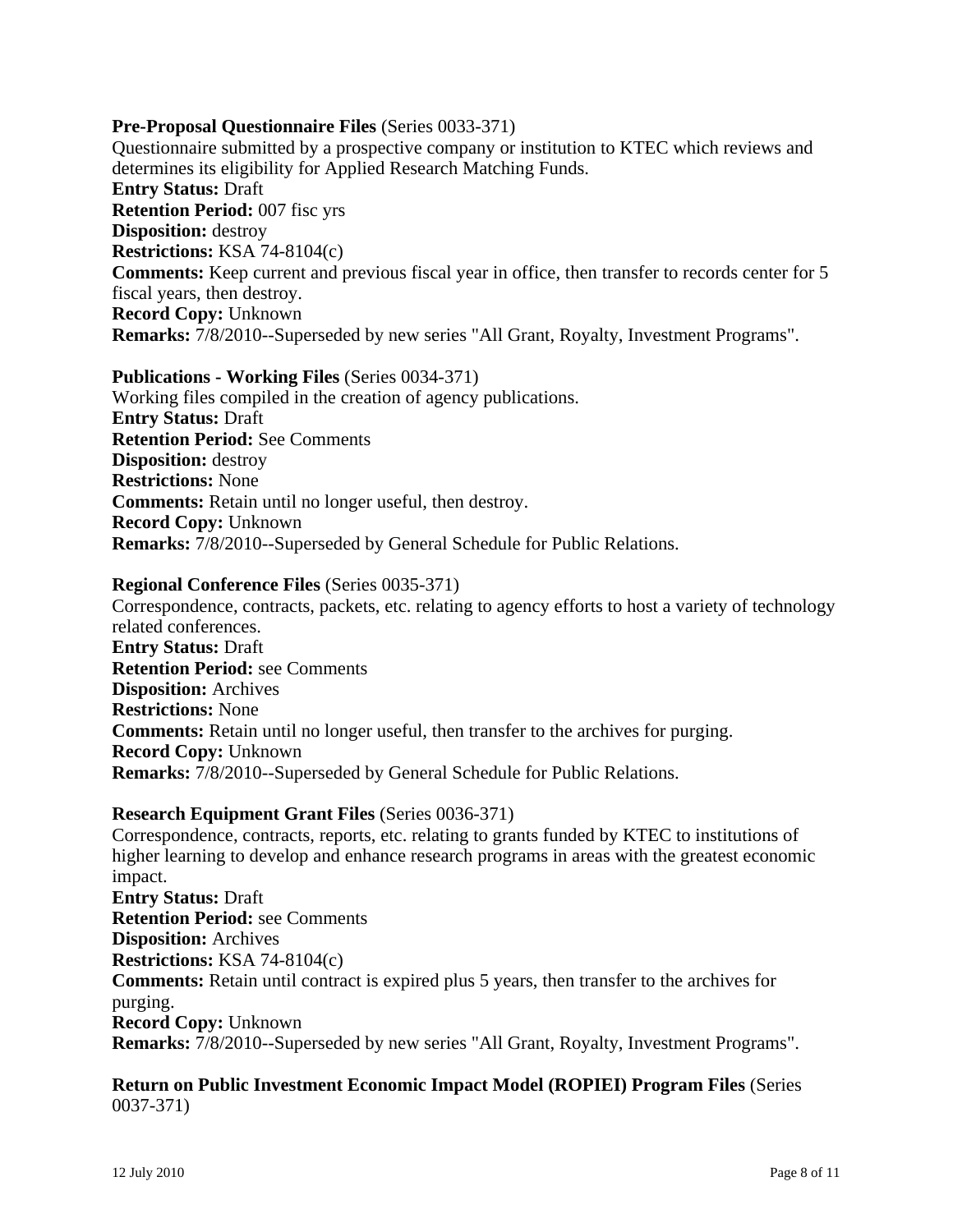Correspondence, contracts, reports, agendas, etc. relating to ROPIEI program designed to evaluate the effectiveness of government programs. **Entry Status:** Draft **Retention Period:** see Comments **Disposition:** Archives **Restrictions:** KSA 74-8104(c) **Comments:** Retain entire file until contract is expired plus 5 years, then transfer to the archives for purging. **Record Copy:** Unknown **Remarks:** 7/12/2010--Superseded by 0013-371.

**Royalty Reports** (Series 0038-371) Quarterly sales report indicating Applied Research Matching Funds royalty fees due to the agency. **Entry Status:** Draft **Retention Period:** 005 fisc yrs **Disposition:** destroy **Restrictions:** KSA 74-8104(c) **Record Copy:** Unknown **Remarks:** 7/8/2010--Superseded by new series "All Grant, Royalty, Investment Programs".

# **Silicon Prairie Technology Association Files** (Series 0039-371)

Award files, correspondence, agendas, etc. relating to the Silicon Prairie Tech Association designed to promote technology in the Midwest region. **Entry Status:** Draft **Retention Period:** see comments **Disposition:** archives **Restrictions:** None **Comments:** Retain until no longer useful, then transfer to archives for purging. **Record Copy:** Unknown **Remarks:** 7/8/2010--Superseded by new series "All Contracts for Program Services".

**Site Visits** (Series 0040-371) Log sheet and operational review form conducted on sites co-funded by KTEC with Applied Research Matching Grants Funds. **Entry Status:** Draft **Retention Period:** See Comments **Disposition:** destroy **Restrictions:** KSA 74-8104(c) **Comments:** Retain until no longer useful, then destroy. **Record Copy:** Unknown **Remarks:** 7/8/2010--Superseded by new series "All Grant, Royalty, Investment Programs".

**Special Projects Files** (Series 0041-371) Documents relating to ideas which do not fit within the normal KTEC program parameters but may provide a good marketing opportunity. **Entry Status:** Draft **Retention Period:** See Comments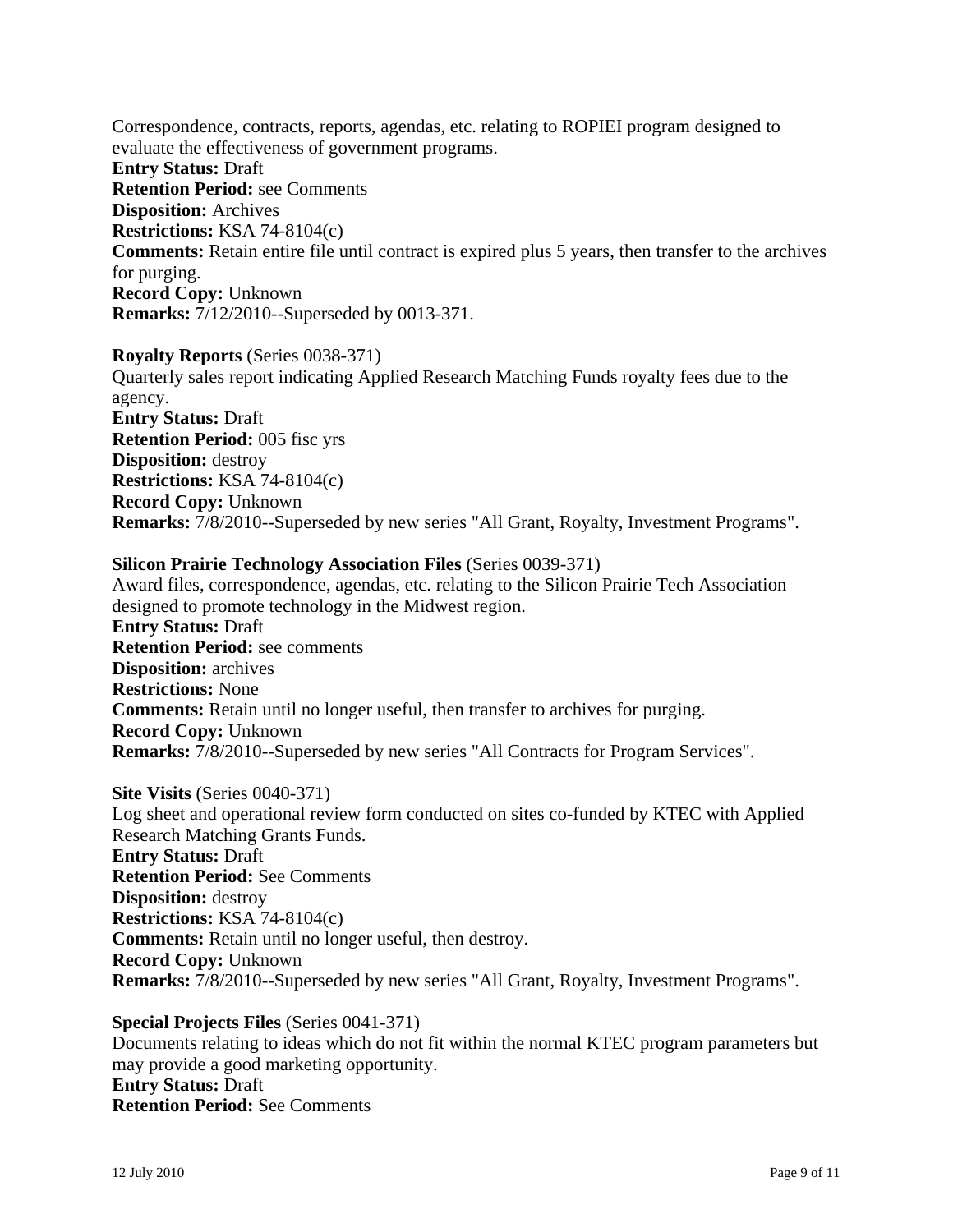**Disposition:** archives **Restrictions:** KSA 74-8104(c) **Comments:** Retain until no longer useful, then transfer to the archives for purging. **Record Copy:** Unknown **Remarks:** 7/8/2010--Superseded by General Schedule for Public Relations.

### **State Sponsored Small Business Bridge Loan Program Files** (Series 0042-371)

Correspondence, contracts, vouchers, etc. regarding the SSBIR program which provides small businesses a low interest loan for expenses until their grant funds are available. **Entry Status:** Draft **Retention Period:** see comments **Disposition:** destroy **Restrictions:** KSA 74-8104(c) **Comments:** Retain until loan is paid off plus 3 fiscal years, then destroy. **Record Copy:** Unknown **Remarks:** 7/8/2010--Superseded by new series "All Grant, Royalty, Investment Programs".

# **State Sponsored Small Business Innovation Research (SSBIR) Matching Awards Files**

(Series 0043-371) Correspondence, contracts, reports, etc. relating to KTEC's beta site participation with the National Institute of Standards and Technology to minimize time for commercialization of technology. **Entry Status:** Draft **Retention Period:** See Comments **Disposition:** Archives **Restrictions:** KSA 74-8104(c) **Comments:** Retain entire file until contract is expired plus 5 years, then transfer to the archives for purging. **Record Copy:** Unknown **Remarks:** 7/8/2010--Superseded by new series "All Grant, Royalty, Investment Programs".

#### **Subject Files - Marketing** (Series 0044-371)

Variety of documents relating to the interests of the division. **Entry Status:** Draft **Retention Period:** See Comments **Disposition:** destroy **Restrictions:** None **Comments:** Retain until no longer useful, then destroy. **Record Copy:** Unknown **Remarks:** 7/8/2010--Superseded by General Schedule for Public Relations.

#### **Trade Booth Files** (Series 0045-371)

Correspondence, specifications, brochures, etc. relating to the trade show booth designed to promote the agency. **Entry Status:** Draft **Retention Period:** see comments **Disposition:** Destroy **Restrictions:** None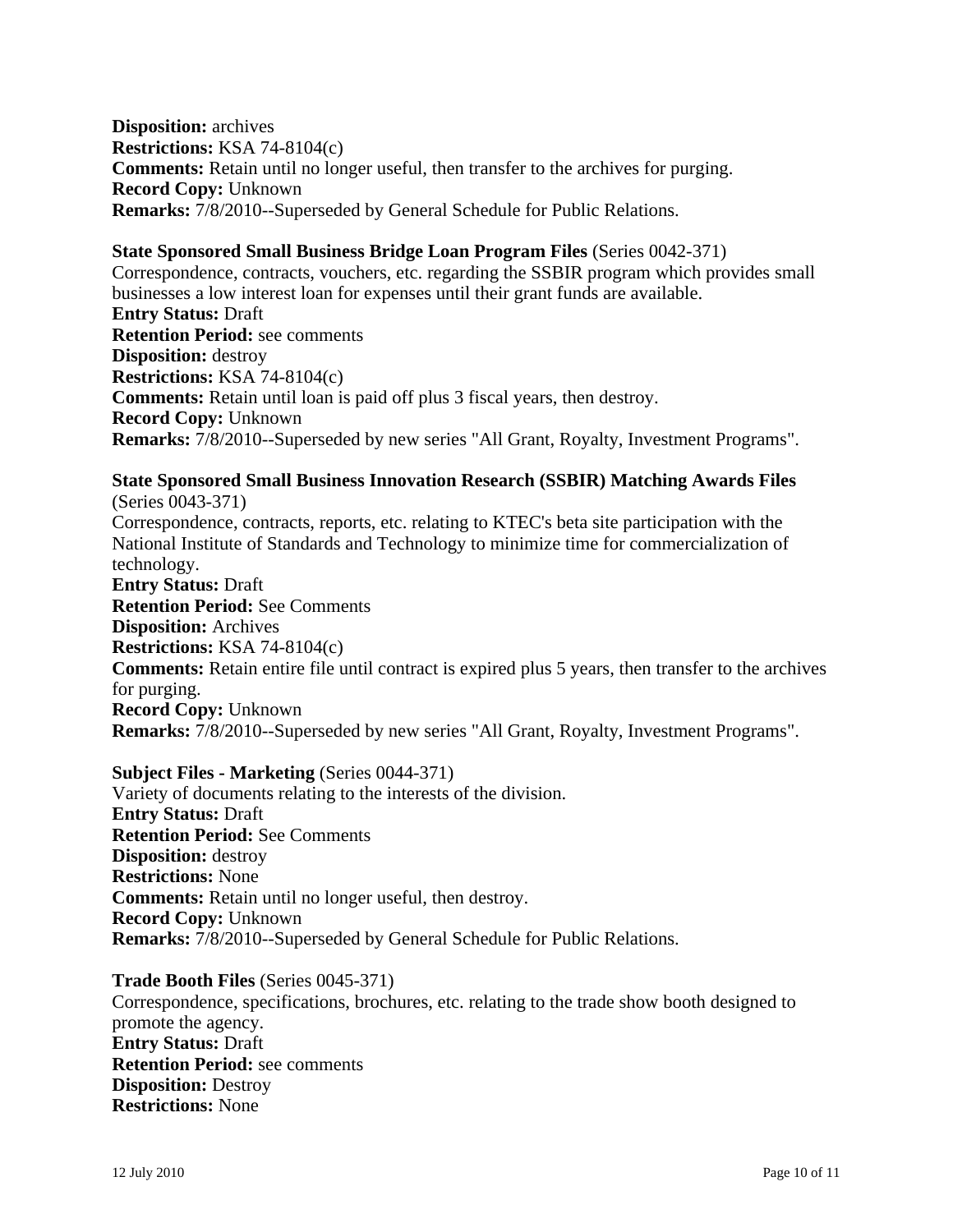**Comments:** Retain until no longer useful, then destroy. **Record Copy:** Unknown **Remarks:** 7/8/2010--Superseded by General Schedule for Public Relations.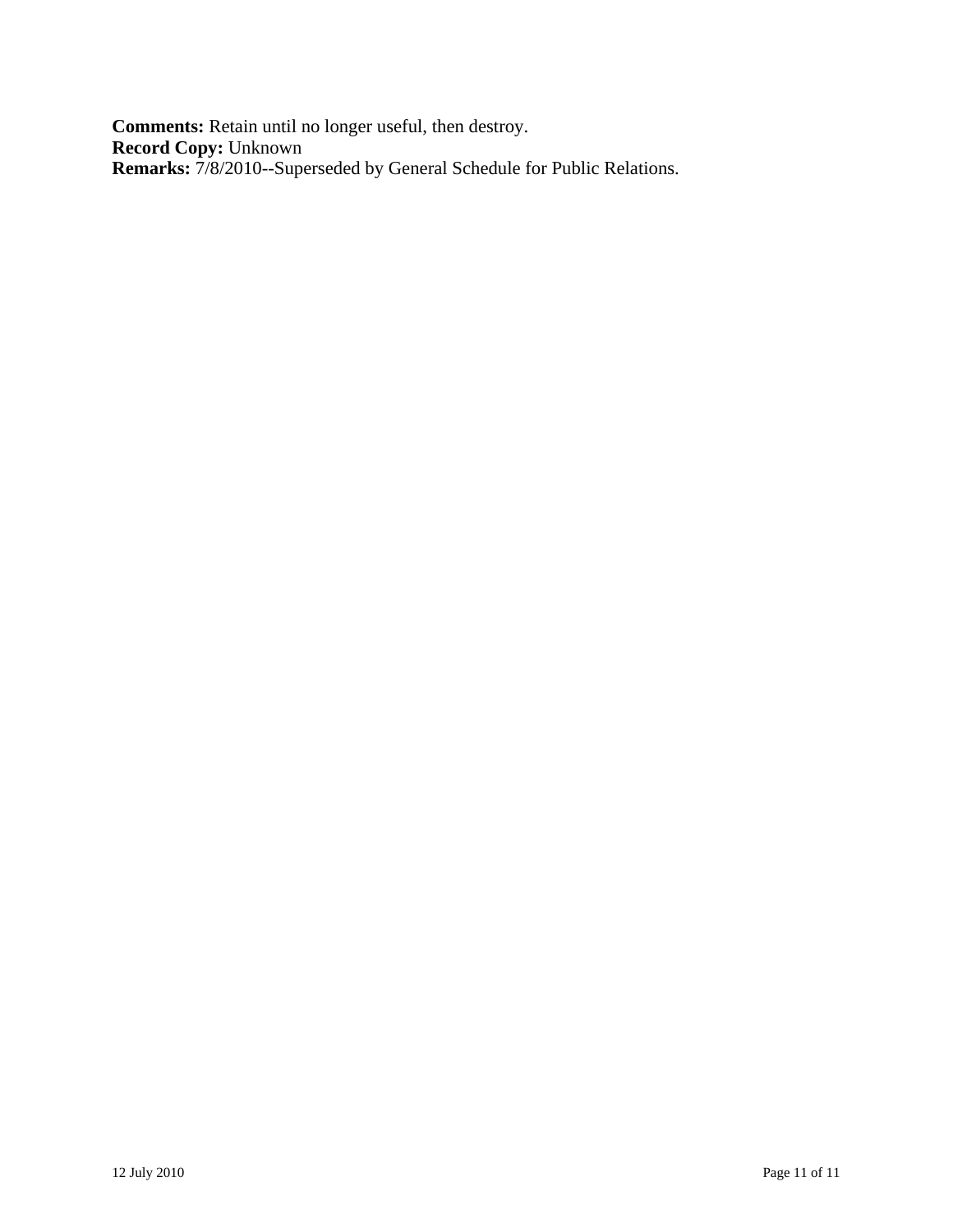- 1. **Agency:** Kansas Housing Resources Corporation Support Services, Weatherization
- 2. **Records Officer:** Vicki Davis **Phone:** 296-5865
- 3. **Appraising Archivists:** Scott Leonard
- 4. **Date of Appraisal:** July 9, 2010
- 5. **Total records No. of Series:** 1
- 6. **Archival/Permanent records No. of Series:** 1
- 7. **Records Eligible for Immediate Transfer to Archives:**

**No. of Series:** 0

# 8. **Appraisal Based Upon:**

Approved retention schedule.

# 9. **Appraisal Narrative:**

The Kansas Housing Resources Corporation contacted the Historical Society requesting a revision to its Retention & Disposition Schedule. The revision was to broaden the description for Weatherization Program Files to include other grant programs. There was no other change to the series.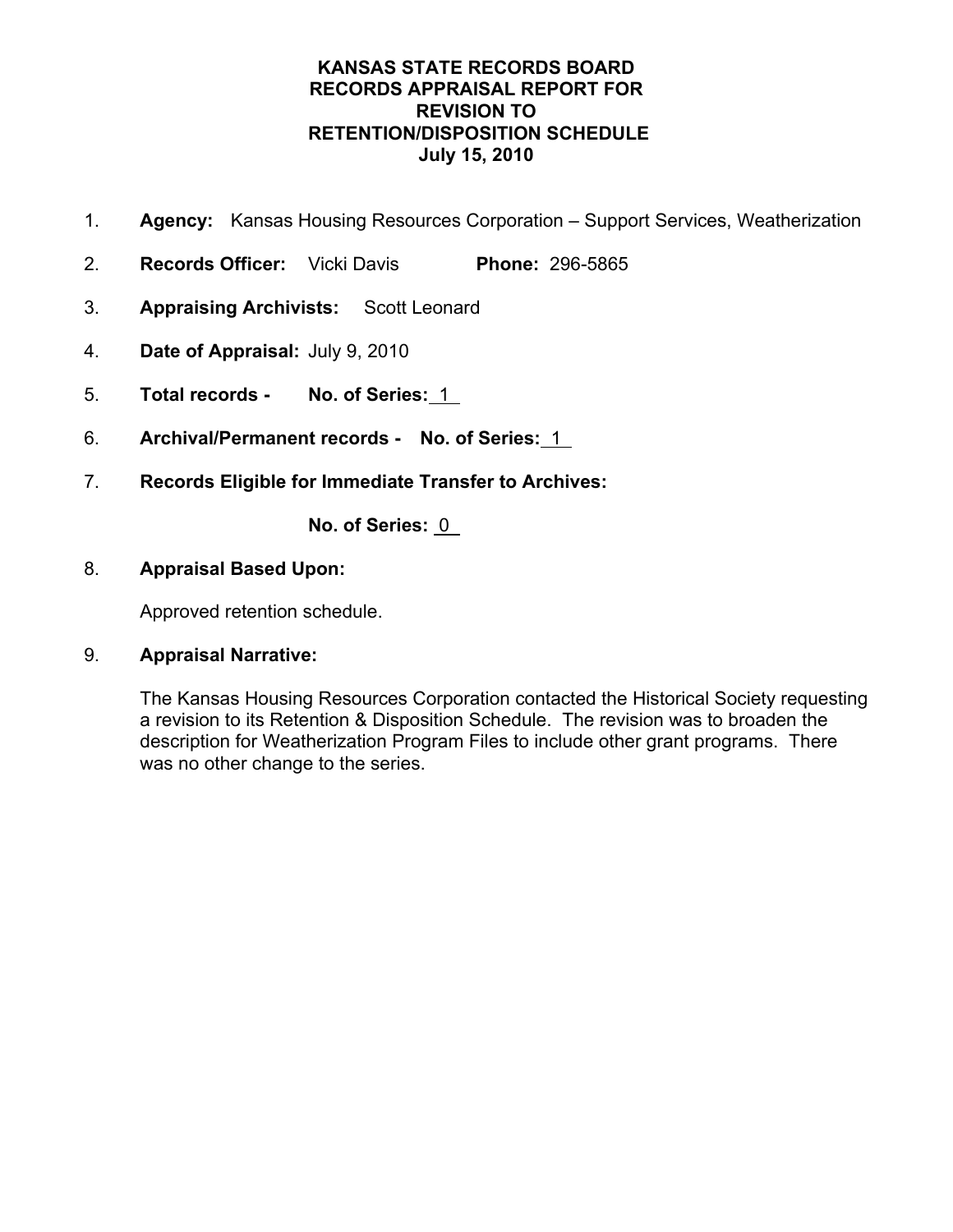# **175-003 Kansas Housing Resources Corporation Housing with Support Services Weatherization**

#### **Weatherization Program Files** (Series 0018-175)

Documents including original signed grant, monthly status reports, monthly financial reports, payments to grantees, and correspondence for all Department of Energy (DOE), Low Income Energy Assistance Program (LIEAP), Residential Appliance Replacement (RAR) program, and State Energy Efficient Appliance Replacement Program (SEEARP) grants. **Entry Status:** Ready for SRB **Retention Period:** See Comments **Disposition:** See Comments **Restrictions:** 45-221(a)(30) **Comments:** Retain 5 years after the end of the grant period, transfer original applications, annual and final performance reports to the archives for purging, destroy remaining documents. **Record Copy:** Unknown **Remarks:** 6/25/10 -- Revised description to include RAR & SEEARP programs.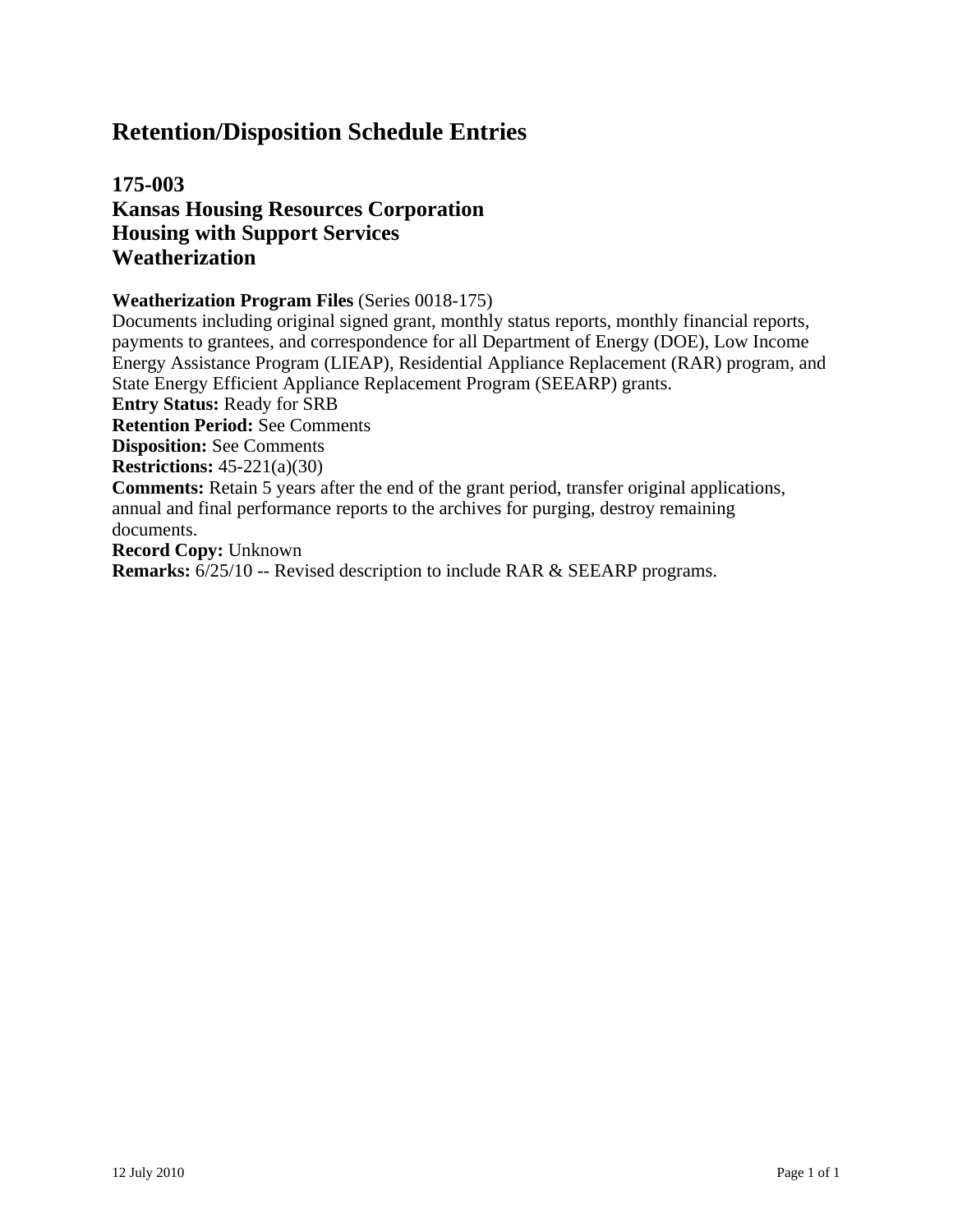- 1. **Agency:** General Schedule for State Agencies Personnel
- 2. **Appraising Archivist:** Scott Leonard
- 3. **Date of Appraisal:** June 23, 2010
- 4. **Total records No. of Series:** 1
- 5. **Archival/Permanent records No. of Series:** 0
- 6. **Records Eligible for Immediate Transfer to Archives:**

**No. of Series:** 0

7. **Appraisal Based Upon:**

Approved agency retention schedules.

8. **Appraisal Narrative:** 

Currently there are a handful of approved series on agency schedules covering Intern Files. This series would move the series to the General Schedule for State Agencies, Personnel, and would cover all state agencies. The proposed series is based on series 0452-288.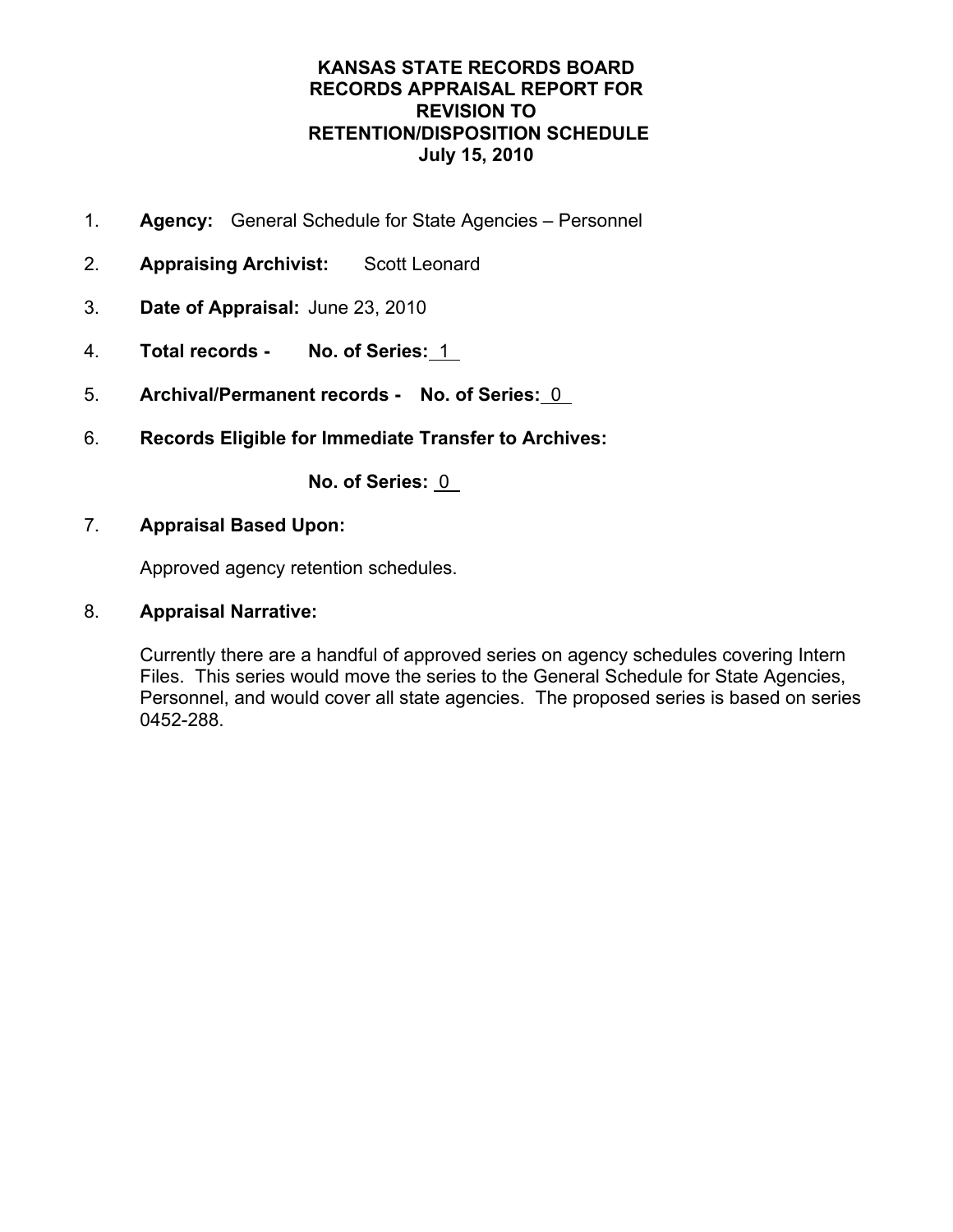# **000-005 State General Retention and Disposition Schedule Personnel**

**Intern Files** (Series Unknown) Applications, resumes, and other documentation relating to the recruitment and retention of agency interns. **Entry Status:** Ready for SRB **Retention Period:** See Comments **Disposition:** Destroy **Restrictions:** KSA 45-221(a)(6) and (a)(30) **Comments:** Retain 5 years after selected intern's termination, then destroy. For non-selected candidates, retain until no longer useful. **Record Copy:** Unknown **Remarks:** 7/12/2010--New series; currently there are a handful of agency-specific series that have been approved, but this series would cover all agencies who have interns.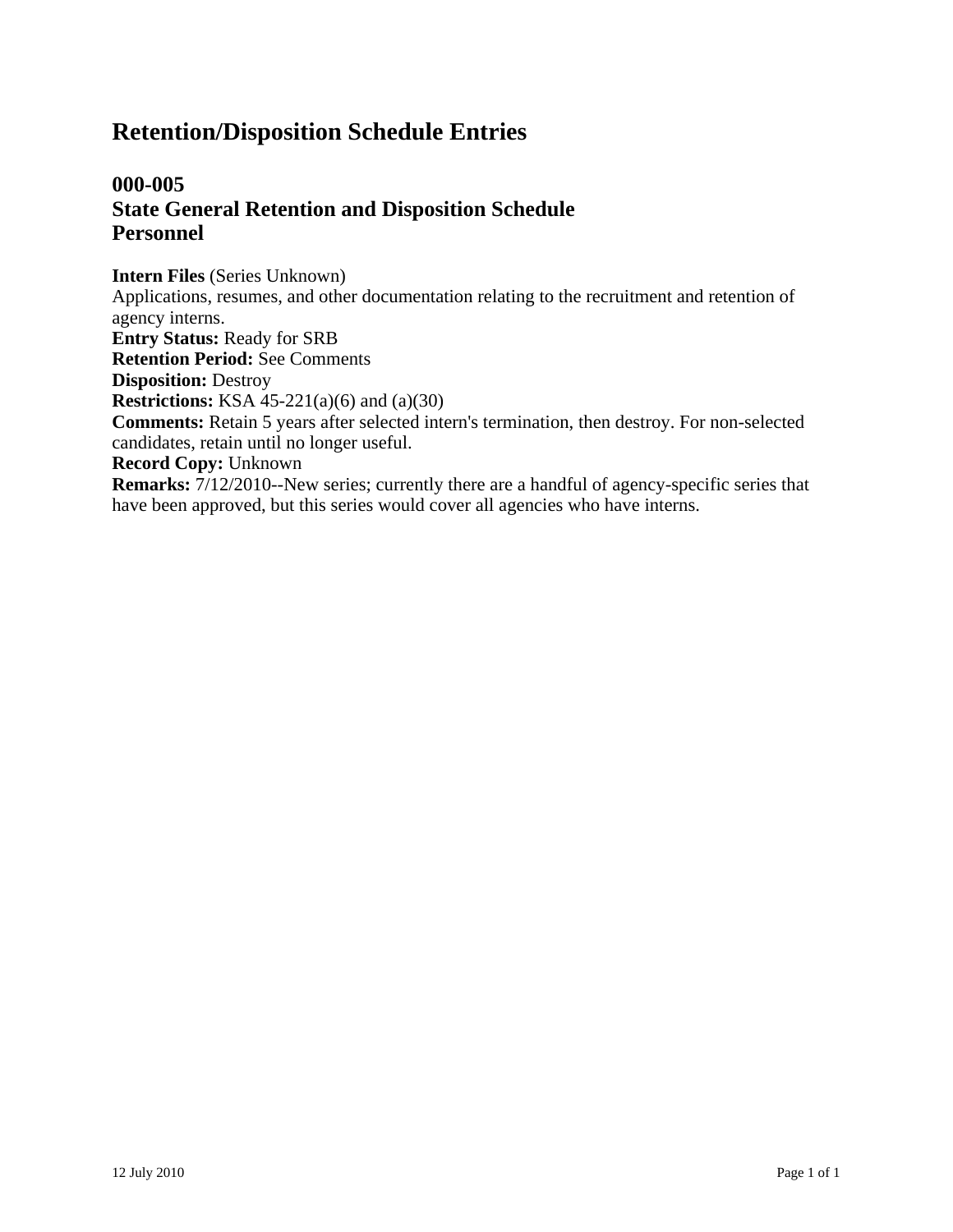- 1. **Agency:** Kansas Secretary of State's Office
- 2. **Records Officer:** Christy Myers **Phone:** 296-2034
- 3. **Appraising Archivists:** Scott Leonard
- 4. **Date of Appraisal:** July 15, 2010
- 5. **Total records No. of Series:** 1
- 6. **Archival/Permanent records No. of Series:** 0
- 7. **Records Eligible for Immediate Transfer to Archives:**

**No. of Series:** 0

# 8. **Appraisal Based Upon:**

Approved retention schedule.

# 9. **Appraisal Narrative:**

The Kansas Secretary of State's Office requests a change to two series from its retention schedule. They wish to combine two series, 0001-622 and 0002-622, into one series, since both series cover the same function. They also wish to change the disposition from "Archives" to "Destroy", and revise the retention to six years in the office.